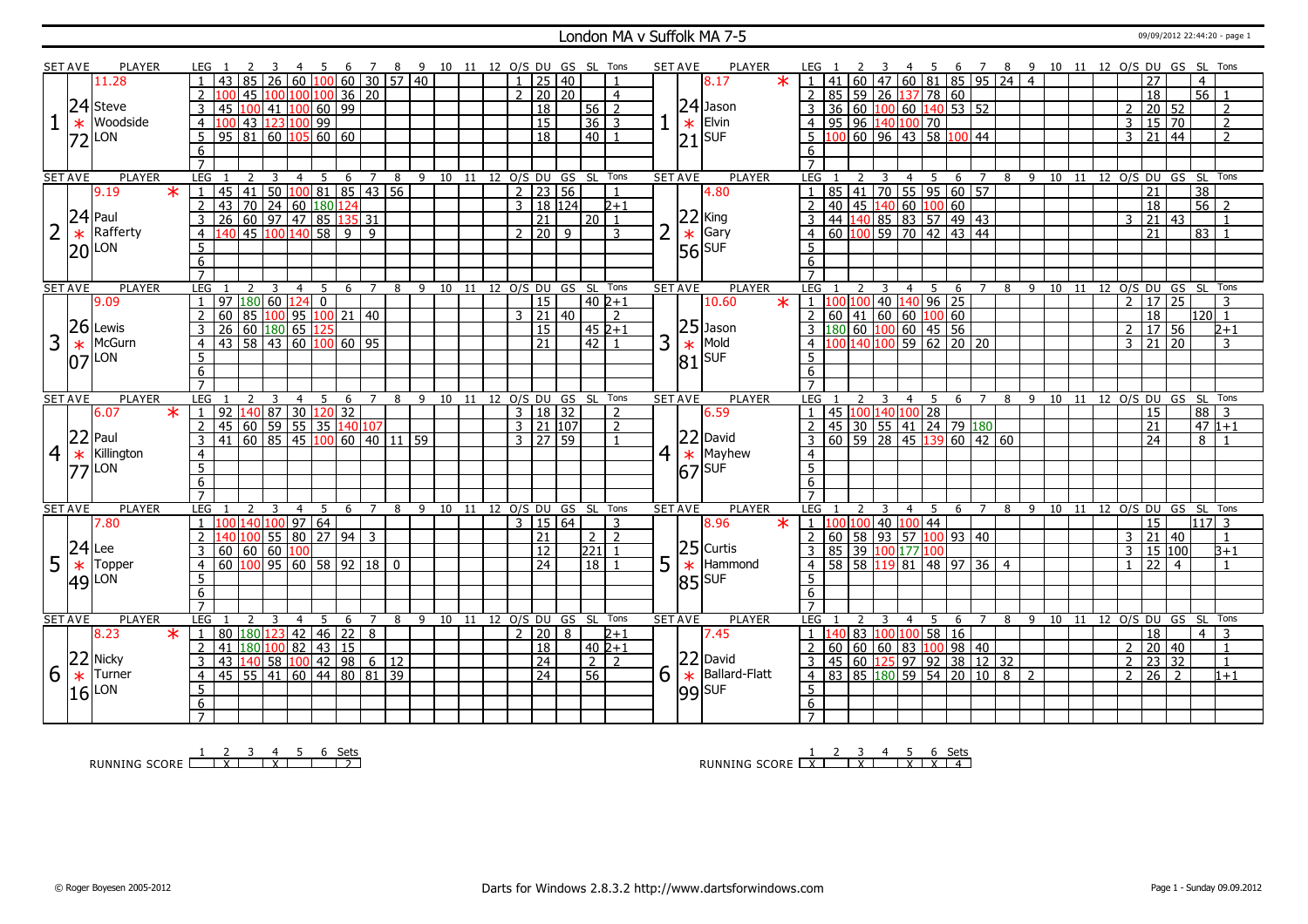#### London MA v Suffolk MA 7-5 09/09/2012 22:44:20 - page 2

|         | <b>SET AVE</b> | <b>PLAYER</b>       |                       |                                                                                                                 |                         |                 |                 |                               |                | -8 | -9 |                       |    |  |                      |                     |                                | 10 11 12 O/S DU GS SL Tons |   | <b>SET AVE</b> | <b>PLAYER</b>                                                               |                                                |    |                |    |                 |          |                                      | -6                                 |                |                               |     | 7 8 9 10 11 12 O/S DU GS SL Tons |    |                |                |                 |    |                 |                |
|---------|----------------|---------------------|-----------------------|-----------------------------------------------------------------------------------------------------------------|-------------------------|-----------------|-----------------|-------------------------------|----------------|----|----|-----------------------|----|--|----------------------|---------------------|--------------------------------|----------------------------|---|----------------|-----------------------------------------------------------------------------|------------------------------------------------|----|----------------|----|-----------------|----------|--------------------------------------|------------------------------------|----------------|-------------------------------|-----|----------------------------------|----|----------------|----------------|-----------------|----|-----------------|----------------|
|         |                | 8.01                |                       | 43                                                                                                              | 60                      | 92              | $\overline{95}$ |                               |                |    |    |                       |    |  | 15                   |                     | 115                            |                            |   |                | $\ast$<br>9.57                                                              | $\overline{1}$                                 |    |                | 60 |                 |          | $60$ 85 96                           |                                    |                |                               |     |                                  |    | 3              |                | $\overline{18}$ | 96 |                 |                |
|         |                |                     | $\mathcal{P}$<br>85   | 57                                                                                                              | 180                     |                 |                 | $97$ 42 24 16                 |                |    |    |                       |    |  | 2   20   16          |                     |                                | $1 + 1$                    |   |                |                                                                             | $\overline{2}$                                 |    | 85 100         |    |                 |          | 35 99 41 55                          |                                    |                |                               |     |                                  |    |                |                | 18              |    | 86              | $\vert$ 1      |
|         | 22             | George              | 3<br>55               | 180                                                                                                             | $\overline{58}$         |                 |                 | $140$   18   10   20   16   0 |                |    |    |                       |    |  | $\overline{27}$      |                     |                                | $4\;2+1$                   |   |                | $21$ Wayne                                                                  | 3                                              |    |                |    |                 |          |                                      |                                    |                |                               |     |                                  |    | 3              |                | 30              | 3  |                 | 2              |
|         | $\ast$         | Killington          | $\overline{4}$        | $60 \ 81 \ 60$                                                                                                  |                         |                 |                 |                               |                |    |    | 121 45 80 14 10 18 12 |    |  |                      | 28 12               |                                | $\overline{1}$             |   | $\ast$         | Hammond                                                                     |                                                |    |                |    |                 |          |                                      |                                    |                | 4 40 41 100 28 55 60 85 40 12 |     |                                  |    |                |                | $\overline{27}$ |    | $40$   1        |                |
|         |                |                     | 5                     | $180$ 91 60 80 43                                                                                               |                         |                 |                 |                               |                |    |    |                       |    |  | $\overline{15}$      |                     |                                | $47 1+1$                   |   |                |                                                                             |                                                |    |                |    |                 |          | $\overline{5}$ 140 44 55 180 42 40   |                                    |                |                               |     |                                  |    |                | $\overline{3}$ | 18 40           |    |                 | $2+1$          |
|         |                | $ 28 $ LON          |                       |                                                                                                                 |                         |                 |                 |                               |                |    |    |                       |    |  |                      |                     |                                |                            |   |                | $ 43 $ SUF                                                                  |                                                |    |                |    |                 |          |                                      |                                    |                |                               |     |                                  |    |                |                |                 |    |                 |                |
|         |                |                     | 6                     |                                                                                                                 |                         |                 |                 |                               |                |    |    |                       |    |  |                      |                     |                                |                            |   |                |                                                                             | 6                                              |    |                |    |                 |          |                                      |                                    |                |                               |     |                                  |    |                |                |                 |    |                 |                |
|         | <b>SET AVE</b> | <b>PLAYER</b>       | $\overline{7}$<br>LEG |                                                                                                                 |                         |                 |                 |                               | $\overline{7}$ |    |    |                       |    |  |                      |                     | 8 9 10 11 12 0/S DU GS SL Tons |                            |   | <b>SET AVE</b> | <b>PLAYER</b>                                                               | LEG                                            |    |                |    |                 |          |                                      |                                    | $\overline{7}$ |                               |     | 8 9 10 11 12 O/S DU GS SL Tons   |    |                |                |                 |    |                 |                |
|         |                | 16.38<br>$\ast$     |                       | $177$                                                                                                           | 3<br>$145$ 95 20 24     | 4               | 5               | 6                             |                |    |    |                       |    |  |                      | $16 \overline{)24}$ |                                | $2 + 1$                    |   |                | 11.46                                                                       |                                                |    | 45 180         | 45 | $\overline{4}$  | $100$ 42 | - 5                                  | 6                                  |                |                               |     |                                  |    |                |                | 15              |    |                 | $892+1$        |
|         |                |                     | 45                    |                                                                                                                 |                         |                 |                 |                               |                |    |    |                       |    |  |                      |                     |                                |                            |   |                |                                                                             |                                                |    |                |    |                 |          |                                      |                                    |                |                               |     |                                  |    |                |                |                 |    |                 |                |
|         |                | $ 27 $ Paul         | $\overline{2}$        | 60                                                                                                              | 140 100 100 46 0        |                 |                 |                               |                |    |    |                       |    |  | $\overline{21}$      |                     | $10$ 3                         |                            |   |                | $24$ Philip                                                                 |                                                |    |                |    |                 |          |                                      | 25 140 85 60 30 43 9 9             |                |                               |     |                                  |    | $\overline{2}$ |                | 23              | 9  |                 | 2              |
|         |                |                     | $\overline{3}$        |                                                                                                                 | $55 100 70 18 14$ 2     |                 |                 |                               |                |    |    |                       |    |  | $\overline{24}$      |                     |                                | $2 \mid 3$                 |   |                |                                                                             | 3                                              |    |                |    |                 |          |                                      | $\overline{45}$ 85 85 60 95 23 8   |                |                               |     |                                  |    | 3              |                | $\overline{24}$ | 8  |                 | $\mathbf{1}$   |
| 8       | $\ast$         | Amos                | $\overline{4}$        | 140 140 100 121                                                                                                 |                         |                 |                 |                               |                |    |    |                       |    |  | $3 \mid 12 \mid 121$ |                     |                                | $\overline{4}$             | 8 | $\ast$         | Westwood                                                                    | 4   60   100   60   121                        |    |                |    |                 |          |                                      |                                    |                |                               |     |                                  |    |                |                | $\overline{12}$ |    | $ 160 $ 2       |                |
|         |                | $ 40 $ LON          | $\overline{5}$        | $60$ 140 95 60 90 56                                                                                            |                         |                 |                 |                               |                |    |    |                       |    |  | 3   18   56          |                     |                                | $\overline{1}$             |   |                | $39$ SUF                                                                    | 5   60   180   100   30   46                   |    |                |    |                 |          |                                      |                                    |                |                               |     |                                  |    |                |                | $\overline{15}$ |    |                 | $852+1$        |
|         |                |                     | 6                     |                                                                                                                 |                         |                 |                 |                               |                |    |    |                       |    |  |                      |                     |                                |                            |   |                |                                                                             | 6                                              |    |                |    |                 |          |                                      |                                    |                |                               |     |                                  |    |                |                |                 |    |                 |                |
|         |                |                     | $\overline{7}$        |                                                                                                                 |                         |                 |                 |                               |                |    |    |                       |    |  |                      |                     |                                |                            |   |                |                                                                             | $\overline{7}$                                 |    |                |    |                 |          |                                      |                                    |                |                               |     |                                  |    |                |                |                 |    |                 |                |
|         | <b>SET AVE</b> | <b>PLAYER</b>       | LEG                   |                                                                                                                 | ર                       | 4               | .5.             | -6                            | $\overline{7}$ | 8  |    |                       |    |  |                      |                     | 9 10 11 12 O/S DU GS SL Tons   |                            |   | <b>SET AVE</b> | <b>PLAYER</b>                                                               | LEG                                            |    | $\mathcal{L}$  |    | 4               |          | - 5                                  | - 6                                | $\overline{7}$ | 8                             |     | 9 10 11 12 0/S DU GS SL Tons     |    |                |                |                 |    |                 |                |
|         |                | 8.45                | $\mathbf{1}$          | 24   41   60                                                                                                    |                         | 100             |                 |                               |                |    |    |                       |    |  | <b>12</b>            |                     | 276 1                          |                            |   |                | $\ast$<br>9.80                                                              | 110010014010061                                |    |                |    |                 |          |                                      |                                    |                |                               |     |                                  |    |                |                | 3   15   61     |    |                 | $\overline{4}$ |
|         |                |                     | $\overline{2}$<br>60  | 43                                                                                                              | $140$ 60 $100$ 38 20 40 |                 |                 |                               |                |    |    |                       |    |  | $3 \mid 24 \mid 40$  |                     |                                | $\overline{2}$             |   |                |                                                                             | 2 1                                            |    |                |    |                 |          |                                      | 45 100 60 17 66 93                 |                |                               |     |                                  |    |                |                | 21              |    | 20              | $\overline{2}$ |
|         | $23$ Lee       |                     | 3                     | 99 85 100 44 45 105                                                                                             |                         |                 |                 |                               |                |    |    |                       |    |  | $3$   21   105       |                     |                                | $\overline{2}$             |   |                | $26$ Andrew                                                                 |                                                |    |                |    |                 |          |                                      | 35   60   45   95   60   98        |                |                               |     |                                  |    |                |                | $\overline{21}$ |    | 8               |                |
| 9       | $\ast$         | Cocks               | $\overline{4}$        | $60$ 81 100 100 60                                                                                              |                         |                 |                 |                               |                |    |    |                       |    |  | 3   18   60          |                     |                                | 3                          | 9 |                |                                                                             | $\overline{4}$                                 |    |                |    | $60$ 45 140 82  |          |                                      |                                    |                |                               |     |                                  |    |                |                | $\overline{15}$ |    | $\overline{74}$ | $\overline{z}$ |
|         |                | $ 04 $ LON          | $\overline{5}$        |                                                                                                                 |                         |                 |                 |                               |                |    |    |                       |    |  |                      |                     |                                |                            |   |                | $\begin{array}{c} \big  * \ \text{Nov} \\ \text{42} \text{SUF} \end{array}$ | 5                                              |    |                |    |                 |          |                                      |                                    |                |                               |     |                                  |    |                |                |                 |    |                 |                |
|         |                |                     | 6                     |                                                                                                                 |                         |                 |                 |                               |                |    |    |                       |    |  |                      |                     |                                |                            |   |                |                                                                             | 6                                              |    |                |    |                 |          |                                      |                                    |                |                               |     |                                  |    |                |                |                 |    |                 |                |
|         |                |                     | $\overline{7}$        |                                                                                                                 |                         |                 |                 |                               |                |    |    |                       |    |  |                      |                     |                                |                            |   |                |                                                                             | $\overline{7}$                                 |    |                |    |                 |          |                                      |                                    |                |                               |     |                                  |    |                |                |                 |    |                 |                |
|         |                |                     |                       |                                                                                                                 |                         |                 |                 |                               |                |    |    |                       |    |  |                      |                     |                                |                            |   |                |                                                                             |                                                |    |                |    |                 |          |                                      |                                    |                |                               |     |                                  |    |                |                |                 |    |                 |                |
|         | <b>SET AVE</b> | <b>PLAYER</b>       | LEG                   |                                                                                                                 |                         | 4               | 5               | 6                             | 7              | 8  | 9  | 10                    | 11 |  |                      |                     | 12 O/S DU GS SL Tons           |                            |   | <b>SET AVE</b> | <b>PLAYER</b>                                                               | LEG                                            |    |                |    |                 | 4        | 5                                    | 6                                  |                | 8                             | -9  | 10                               | 11 | 12 O/S DU GS   |                |                 |    |                 | SL Tons        |
|         |                | 7.94<br>$\ast$      | 95<br>$\overline{1}$  | 85                                                                                                              | 60                      | 58              |                 | 46 40 117                     |                |    |    |                       |    |  | $3 \mid 21 \mid 117$ |                     |                                |                            |   |                | 4.40                                                                        | $\overline{1}$                                 |    |                |    |                 |          | 41 100 45 81 60 60                   |                                    |                |                               |     |                                  |    |                |                | 18              |    | $114$ 1         |                |
|         |                |                     | $\mathcal{P}$         |                                                                                                                 |                         |                 |                 |                               |                |    |    |                       |    |  | 18                   |                     | 82   2                         |                            |   |                |                                                                             | $\overline{z}$                                 |    |                |    |                 |          |                                      | 76   30   11   81   117   84   102 |                |                               |     |                                  |    |                | $\mathcal{R}$  | $\sqrt{21}$ 102 |    |                 | $\mathcal{L}$  |
|         |                | $25$ Chris          | 3<br>97               | $\begin{array}{ c c c c c c }\n\hline\n59 & 59 & 100 & 60 & 41 \\ \hline\n24 & 83 & 60 & 85 & 152\n\end{array}$ |                         |                 |                 |                               |                |    |    |                       |    |  | 3   18   152         |                     |                                |                            |   |                | $ 22 $ Ian                                                                  | 3   58   60   45   45   60                     |    |                |    |                 |          |                                      |                                    |                |                               |     |                                  |    |                |                | 15              |    | 233             |                |
|         | $ 10  *$       | Stevens             | $\overline{4}$        | 60 125 100 100 60 56                                                                                            |                         |                 |                 |                               |                |    |    |                       |    |  | 3   18   56          |                     |                                | 3                          |   |                | $10$ $\star$ Randles                                                        | 4 121                                          |    |                |    |                 |          | 85 30 60 79 54                       |                                    |                |                               |     |                                  |    |                |                | 18              |    | $\overline{72}$ |                |
|         |                |                     | $\overline{5}$        |                                                                                                                 |                         |                 |                 |                               |                |    |    |                       |    |  |                      |                     |                                |                            |   |                | <b>SUF</b>                                                                  | 5                                              |    |                |    |                 |          |                                      |                                    |                |                               |     |                                  |    |                |                |                 |    |                 |                |
|         |                | $63$ <sup>LON</sup> | $\overline{6}$        |                                                                                                                 |                         |                 |                 |                               |                |    |    |                       |    |  |                      |                     |                                |                            |   | 01             |                                                                             | $\overline{6}$                                 |    |                |    |                 |          |                                      |                                    |                |                               |     |                                  |    |                |                |                 |    |                 |                |
|         |                |                     | $\overline{7}$        |                                                                                                                 |                         |                 |                 |                               |                |    |    |                       |    |  |                      |                     |                                |                            |   |                |                                                                             | $\overline{7}$                                 |    |                |    |                 |          |                                      |                                    |                |                               |     |                                  |    |                |                |                 |    |                 |                |
|         | <b>SET AVE</b> | <b>PLAYER</b>       | LEG                   |                                                                                                                 |                         |                 | 5               | -6                            | $\overline{7}$ | 8  |    |                       |    |  |                      |                     | 9 10 11 12 O/S DU GS SL Tons   |                            |   | <b>SET AVE</b> | <b>PLAYER</b>                                                               | LEG                                            |    | $\overline{2}$ |    | $\overline{4}$  |          | -5                                   | - 6                                | $\overline{7}$ | 8                             | - 9 | 10 11 12 O/S DU GS SL            |    |                |                |                 |    |                 | Tons           |
|         |                | 7.00                |                       | 85                                                                                                              | 140                     | 26              |                 | $60$   21   57   12           |                |    |    |                       |    |  | $3 \mid 24 \mid 12$  |                     |                                | $\overline{z}$             |   |                | 9.58<br>$\ast$                                                              | $1\,$ $1$                                      |    |                |    |                 |          |                                      | 60   41   45   60   45   118   8   |                |                               |     |                                  |    |                |                | 24              |    | $\overline{24}$ | $\overline{2}$ |
|         |                |                     | $\overline{2}$<br>45  | 81                                                                                                              | 45 60                   |                 |                 | 30 40 85 59                   |                |    |    |                       |    |  | 24                   |                     | 56                             |                            |   |                |                                                                             | 2 1                                            |    |                |    |                 |          |                                      | 85   45   100   85   34   12   40  |                |                               |     |                                  |    | 2              |                | 23 40           |    |                 | 2              |
|         | 22             | Graham              | 3                     | 180 45 140 41 63 32                                                                                             |                         |                 |                 |                               |                |    |    |                       |    |  |                      | $16 \mid 32$        |                                | $2 + 1$                    |   |                | 22 Stephen                                                                  | $3-1$                                          |    |                |    |                 |          | 45   55   45   60   <mark>100</mark> |                                    |                |                               |     |                                  |    |                |                | 18              |    | 96              | $\overline{2}$ |
| $ 11 *$ |                | Rackstraw           | 40<br>$\overline{4}$  | 55 55 80 85 140 46                                                                                              |                         |                 |                 |                               |                |    |    |                       |    |  | $3 \mid 21 \mid 46$  |                     |                                | $\mathbf{1}$               |   | $\ast$         | Burton                                                                      | $\overline{4}$                                 |    |                |    |                 |          | 00 140 100 55 26 30                  |                                    |                |                               |     |                                  |    |                |                | 18              |    | 50              |                |
|         |                |                     | 5                     |                                                                                                                 |                         |                 |                 |                               |                |    |    |                       |    |  |                      |                     |                                |                            |   |                |                                                                             | 5                                              |    |                |    |                 |          |                                      |                                    |                |                               |     |                                  |    |                |                |                 |    |                 |                |
|         |                | $92$ LON            | 6                     |                                                                                                                 |                         |                 |                 |                               |                |    |    |                       |    |  |                      |                     |                                |                            |   |                | $10$ sur                                                                    | 6                                              |    |                |    |                 |          |                                      |                                    |                |                               |     |                                  |    |                |                |                 |    |                 |                |
|         |                |                     | $\overline{7}$        |                                                                                                                 |                         |                 |                 |                               |                |    |    |                       |    |  |                      |                     |                                |                            |   |                |                                                                             | $\overline{7}$                                 |    |                |    |                 |          |                                      |                                    |                |                               |     |                                  |    |                |                |                 |    |                 |                |
|         | <b>SET AVE</b> | <b>PLAYER</b>       | LEG                   | $\overline{z}$                                                                                                  | 3                       | $\overline{4}$  | 5               | 6                             | $\overline{7}$ | 8  |    |                       |    |  |                      |                     | 9 10 11 12 O/S DU GS SL Tons   |                            |   | <b>SET AVE</b> | <b>PLAYER</b>                                                               | LEG                                            |    | $\mathcal{L}$  | 3  |                 |          | 4 5 6                                |                                    | $\overline{7}$ | - 8                           |     | 9 10 11 12 O/S DU GS SL Tons     |    |                |                |                 |    |                 |                |
|         |                | 12.81<br>$\ast$     | $\mathbf{1}$          | 125                                                                                                             | 41                      | 20 <sup>1</sup> |                 | 100 115                       |                |    |    |                       |    |  | 3   18   115         |                     |                                | $\overline{4}$             |   |                | 7.25                                                                        | $\overline{1}$                                 |    |                |    | 45 55 95 78 140 |          |                                      |                                    |                |                               |     |                                  |    |                |                | 15              |    | 88              |                |
|         |                |                     | $\overline{2}$<br>60  | 41                                                                                                              | 60                      |                 |                 | 45 55 140                     |                |    |    |                       |    |  | 18                   |                     | 100 1                          |                            |   |                |                                                                             | 2                                              | 95 |                |    |                 |          |                                      | 45 100 125 55 41 40                |                |                               |     |                                  |    | $\mathbf{1}$   |                | $\overline{19}$ | 40 |                 | 2              |
|         |                | 28 Richard          | 3<br>100 125          |                                                                                                                 | 140                     | 136             |                 |                               |                |    |    |                       |    |  | $3 \mid 12 \mid 136$ |                     |                                | $\overline{4}$             |   |                | $26$ Kevin                                                                  | $3 \overline{180} \overline{41} \overline{41}$ |    |                |    |                 |          |                                      |                                    |                |                               |     |                                  |    |                |                | 9               |    |                 | $239 1+1$      |
|         | $\ast$         | Angelo              | $\overline{4}$        | 100                                                                                                             | 81 81 87 52             |                 |                 |                               |                |    |    |                       |    |  | 3   18   52          |                     |                                | $\overline{2}$             | 7 |                | Harris                                                                      | $\overline{4}$                                 |    |                |    |                 |          |                                      |                                    |                |                               |     |                                  |    |                |                | $\overline{18}$ |    |                 | $40 1+1$       |
|         |                |                     | 5                     |                                                                                                                 |                         |                 |                 |                               |                |    |    |                       |    |  |                      |                     |                                |                            |   | $\ast$         |                                                                             | 5                                              |    |                |    |                 |          |                                      |                                    |                |                               |     |                                  |    |                |                |                 |    |                 |                |
|         |                | $ 85 $ LON          | 6                     |                                                                                                                 |                         |                 |                 |                               |                |    |    |                       |    |  |                      |                     |                                |                            |   |                | $ 84 $ SUF                                                                  | $6\overline{6}$                                |    |                |    |                 |          |                                      |                                    |                |                               |     |                                  |    |                |                |                 |    |                 |                |

<u>7 8 9 10 11 12 Sets</u><br>RUNNING SCORE <u>| X | X | X | X | X | 7</u>

OP: London MA - Richard Angelo 28.85 \*

RUNNING SCORE 7 X 8 9 10 11 12 Sets 5 OP: Suffolk MA - Curtis Hammond 25.85 \*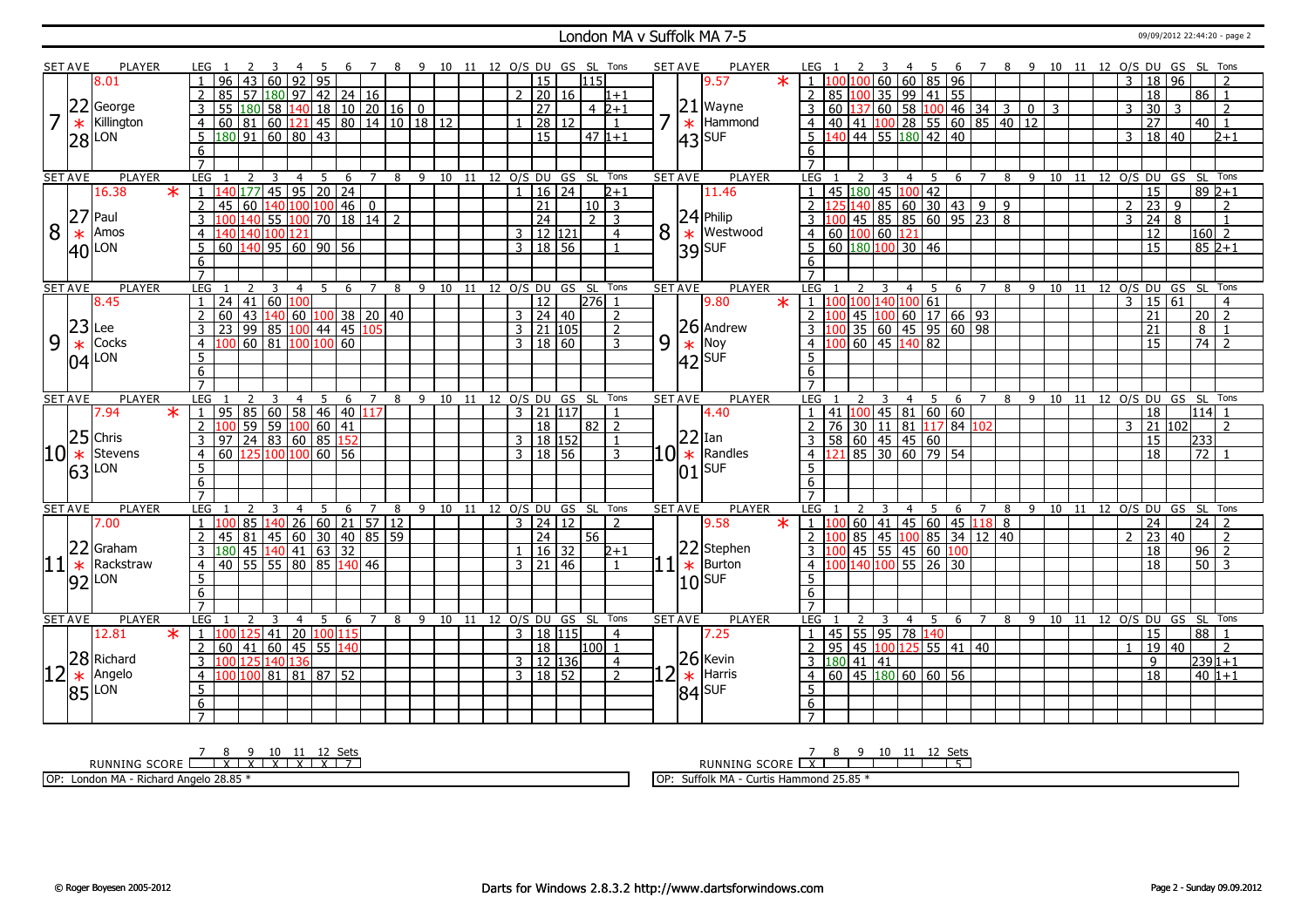### London MA

## Suffolk MA

| <b>PLAYER</b>     |   | W/L WON LOST |    | AVE         | <b>TAVE</b> | POINTS DARTS TON TON+ 180 |                 |    |     |   | <b>TONS</b> | <b>IPLAYER</b>        | W/L | <b>WON LOST</b> |    | AVE         | TAVE  | <b>POINTS</b> | DARTS TON TON+ 180 |                 |        | <b>TONS</b> |
|-------------------|---|--------------|----|-------------|-------------|---------------------------|-----------------|----|-----|---|-------------|-----------------------|-----|-----------------|----|-------------|-------|---------------|--------------------|-----------------|--------|-------------|
| Steve Woodside    |   |              |    | 24.72 11    | .28         | 2373                      | 96              | 11 | 0   |   | $11+0$      | Jason Elvin           |     |                 |    | 24.21       | 8.17  | 2445          | 101                |                 |        | $7 + 0$     |
| Paul Rafferty     |   |              |    | 24.20       | 9.19        | 1984                      | 82              | 4  |     |   | $7 + 1$     | King Gary             |     |                 |    | 22.56       | 4.80  | 1827          | 81                 |                 |        | $4 + 0$     |
| Lewis McGurn      |   |              |    | 26.07       | 9.09        | 1877                      | $\overline{72}$ |    | 0   |   | $7 + 2$     | Jason Mold            |     |                 |    | 25.81 10.60 |       | 1884          | 73                 |                 |        | $9 + 1$     |
| Paul Killington   |   |              |    | 22.77       | 6.07        | 1503'                     | 66              |    |     |   | $5 + 0$     | David Mayhew          |     |                 |    | 22.67       | 6.59  | 1360          | 60                 |                 |        | $5 + 1$     |
| Lee Topper        |   |              |    | 24.49       | 7.80        | 1763'                     | 72              |    |     |   | $7 + 0$     | Curtis Hammond        |     |                 |    | 25.85       | 10.73 | 1887          | 73 I               |                 |        | $8 + 1$     |
| Nicky Turner      |   |              |    | 22.16       | 8.23        | 1906                      | 86              |    |     |   | $6 + 2$     | David Ballard-Flatt   | W   |                 |    | 22.99       | 7.45  | 2000          | 87                 |                 |        | $6 + 1$     |
| George Killington |   |              |    | 22.28       | 8.01        | 2339                      | 105             |    |     |   | $5 + 3$     | Wayne Hammond         |     |                 |    | 21.43       | 9.57  | 2379          | 111                |                 |        | $8 + 1$     |
| Paul Amos         |   |              |    | 27.40 18.15 |             | 2493                      | 91              | 6  |     |   | $13+1$      | Philip Westwood       |     |                 |    | 24.39 11.46 |       | 2171          | 89                 |                 |        | $9 + 2$     |
| Lee Cocks         |   |              |    | 23.04       | 8.45        | 1728                      | 75              |    |     |   | $8 + 0$     | Andrew Noy            |     |                 |    | 26.42       | 9.80  | 1902          | 72 <sub>1</sub>    |                 |        | $9 + 0$     |
| Chris Stevens     |   |              |    | 25.63       | / .94       | 1922                      | 75              | 6  |     |   | $7 + 0$     | I Ian Randles         |     |                 |    | 22.01       | 4.40  | 1585          | 721                |                 |        | $4 + 0$     |
| Graham Rackstraw  | W |              |    | 22.92       | 7.00        | 1948                      | 85              |    |     |   | $5 + 1$     | <b>Stephen Burton</b> |     |                 |    | 22.10       | 9.58  | 1834          | 83                 |                 |        | $9 + 0$     |
| Richard Angelo    | W |              |    | 28.85 12.81 |             | 1904                      | 66              | 9  |     |   | $11+0$      | Kevin Harris          |     |                 |    | 26.84       | 7.25  | 1637          | 61                 |                 |        | $5 + 2$     |
| <b>TOTALS</b>     | W | 28           | 22 | 24.45       |             | 23740                     | 971             | 61 | 221 | 9 |             | $ 92+10 $ TOTALS      |     | 22              | 28 | 23.79       |       | 2291          | 963                | 60 <sup>1</sup> | 15   8 | $83 + 9$    |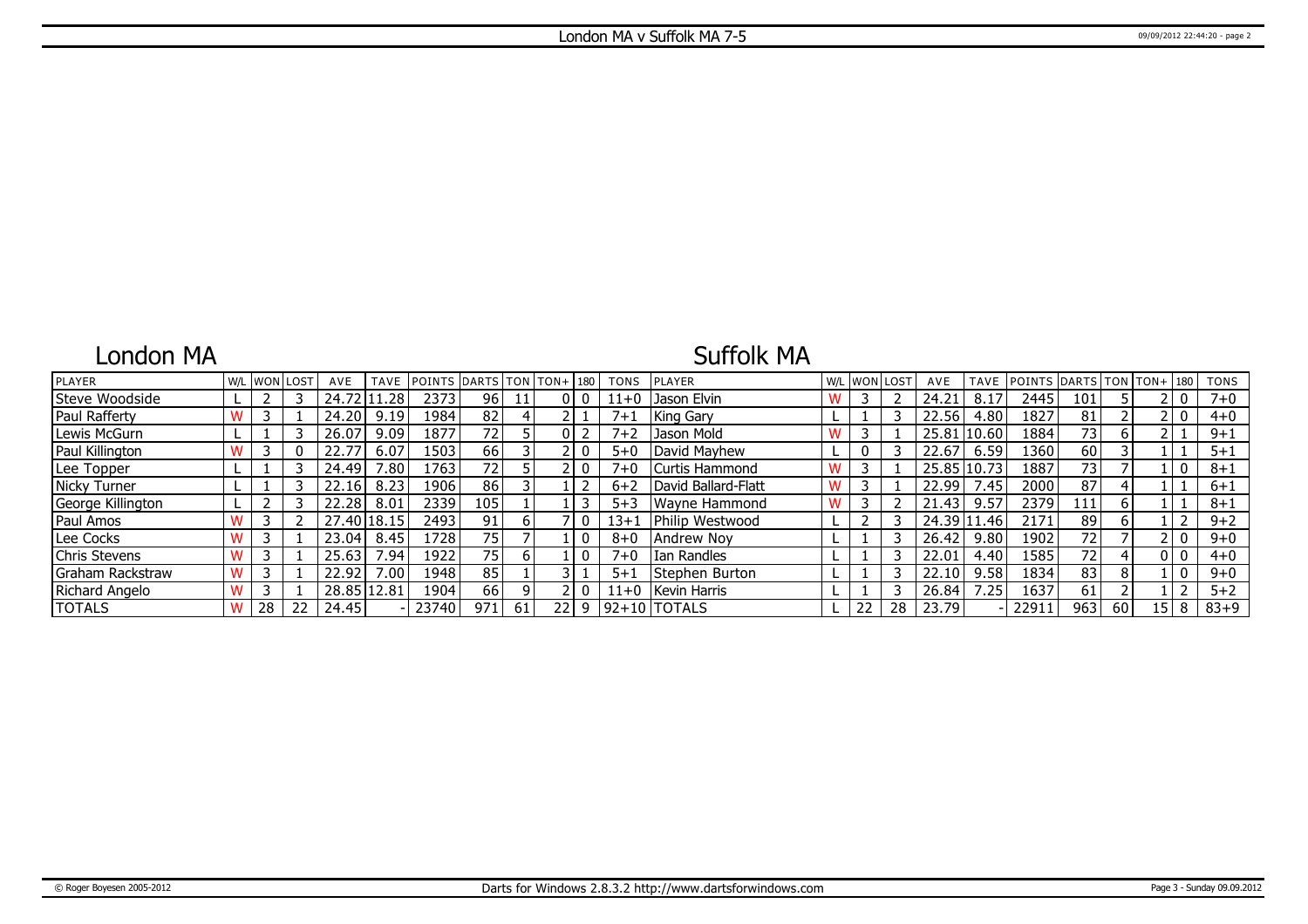#### London WA v Suffolk WA 6-0

|                | SET AVE        | PLAYER                    |                     |                                                                                                                                                                                                                                                                                                         |                |                                                                           |                |     |               |                |                   |                                      |                              |                         |                |                |                                   |   | 10 11 12 O/S DU GS SL Tons   |                          |   | <b>SET AVE</b> | <b>PLAYER</b>                       |         |                         |              |                      |                |                     |                                                                                                                      |                         |                          |     | 10                      |                |             |                 |                     | 12 O/S DU GS SL Tons               |                  |                                 |
|----------------|----------------|---------------------------|---------------------|---------------------------------------------------------------------------------------------------------------------------------------------------------------------------------------------------------------------------------------------------------------------------------------------------------|----------------|---------------------------------------------------------------------------|----------------|-----|---------------|----------------|-------------------|--------------------------------------|------------------------------|-------------------------|----------------|----------------|-----------------------------------|---|------------------------------|--------------------------|---|----------------|-------------------------------------|---------|-------------------------|--------------|----------------------|----------------|---------------------|----------------------------------------------------------------------------------------------------------------------|-------------------------|--------------------------|-----|-------------------------|----------------|-------------|-----------------|---------------------|------------------------------------|------------------|---------------------------------|
|                |                | 10.35                     |                     |                                                                                                                                                                                                                                                                                                         |                |                                                                           |                | 41  | 60            |                |                   | 60   44   60   24   26               |                              |                         |                |                | 33                                |   | $\overline{40}$              |                          |   |                | 3.21                                | $\star$ |                         |              |                      | 60             | 36                  |                                                                                                                      | $\frac{8}{41}$ 60 99 58 |                          |     | 12                      | $\mathbf{0}$   | 8           | 2               | 35                  | 8                                  |                  |                                 |
|                |                |                           | 2                   | 43                                                                                                                                                                                                                                                                                                      | 100 100        |                                                                           | 45 59          |     | $\boxed{8}$   |                |                   | 35   43   36   24                    |                              |                         |                |                | 30                                |   | $8\sqrt{2}$                  |                          |   |                |                                     |         | 60                      |              | $45 \mid 85 \mid 22$ |                | 41                  |                                                                                                                      | 85 36 87 8              |                          |     | $\overline{32}$         |                |             |                 | $\overline{28}$     | $\overline{32}$                    |                  |                                 |
|                |                | $17$ Kerry                |                     |                                                                                                                                                                                                                                                                                                         |                |                                                                           |                |     | 100 28 84 104 |                | $\overline{30}$   |                                      |                              |                         |                |                | $3 \times 30 + 4$                 |   |                              |                          |   |                | $16$ Fiona                          |         |                         |              |                      |                |                     | $60 \ 60 \ 41 \ 22 \ 121 \ 62 \ 34 \ 61 \ 26$                                                                        |                         |                          |     | $\overline{7}$          |                |             |                 | $\overline{30}$     |                                    |                  | $\overline{1}$                  |
|                |                |                           | $\overline{3}$      | 45                                                                                                                                                                                                                                                                                                      | 45             | 55 ا                                                                      |                |     |               |                |                   |                                      | $6 \mid 4$                   |                         |                |                |                                   |   |                              | $\overline{2}$           |   |                |                                     |         |                         |              |                      |                |                     |                                                                                                                      |                         |                          |     |                         |                |             |                 |                     |                                    | 7 <sup>1</sup>   |                                 |
|                | $\ast$         | Simmons                   | $\overline{4}$      | 30                                                                                                                                                                                                                                                                                                      |                | $\boxed{100}$ 11 55 100 45                                                |                |     |               |                | 100 60            |                                      |                              |                         |                |                | $3 \ 24 \ 60$                     |   |                              | $\overline{3}$           |   | $\ast$         | Payne                               |         | $\overline{4}$          |              |                      |                |                     |                                                                                                                      |                         |                          |     |                         |                |             |                 | $\overline{21}$     |                                    | $\overline{142}$ | $\overline{1}$                  |
|                |                | 68 LON                    | 5                   | $\sqrt{45}$ $\sqrt{45}$ $\sqrt{100}$ 60                                                                                                                                                                                                                                                                 |                |                                                                           |                |     | 1001131       |                | $\overline{0}$ 20 |                                      |                              |                         |                |                | $1$   22   20                     |   |                              | $\overline{3}$           |   |                | $ 49 $ su <sup>F</sup>              |         | 5                       |              |                      |                |                     |                                                                                                                      |                         |                          |     |                         |                |             |                 | $\overline{24}$     |                                    | $\overline{80}$  |                                 |
|                |                |                           | 6                   |                                                                                                                                                                                                                                                                                                         |                |                                                                           |                |     |               |                |                   |                                      |                              |                         |                |                |                                   |   |                              |                          |   |                |                                     |         |                         |              |                      |                |                     |                                                                                                                      |                         |                          |     |                         |                |             |                 |                     |                                    |                  |                                 |
|                |                |                           | $\overline{7}$      |                                                                                                                                                                                                                                                                                                         |                |                                                                           |                |     |               |                |                   |                                      |                              |                         |                |                |                                   |   |                              |                          |   |                |                                     |         |                         |              |                      |                |                     |                                                                                                                      |                         |                          |     |                         |                |             |                 |                     |                                    |                  |                                 |
|                | <b>SET AVE</b> | <b>PLAYER</b>             | LEG                 |                                                                                                                                                                                                                                                                                                         | 2              | 3                                                                         | $\overline{4}$ |     |               |                |                   | 5 6 7 8 9 10 11 12 O/S DU GS SL Tons |                              |                         |                |                |                                   |   |                              |                          |   | <b>SET AVE</b> | <b>PLAYER</b>                       |         | LEG                     |              | 3                    |                |                     | 4 5 6 7                                                                                                              |                         | $\overline{\phantom{0}}$ |     |                         |                |             |                 |                     | 9 10 11 12 O/S DU GS SL Tons       |                  |                                 |
|                |                | $\overline{\ast}$<br>4.20 | $\mathbf{1}$        |                                                                                                                                                                                                                                                                                                         |                |                                                                           |                |     |               |                |                   |                                      |                              |                         |                |                | $1 \mid 25 \mid 20$               |   |                              |                          |   |                | 5.42                                |         |                         |              |                      |                |                     | 45 100 30 45 60 121 60 20                                                                                            |                         |                          |     |                         |                |             |                 | $\overline{24}$     |                                    | $\overline{20}$  | $\overline{2}$                  |
|                |                |                           | $\overline{2}$      |                                                                                                                                                                                                                                                                                                         |                |                                                                           |                |     |               |                |                   |                                      |                              |                         |                |                | $3$ 21 55                         |   |                              | 2                        |   |                |                                     |         |                         |              |                      |                |                     | 43 100 100 60 45 73 21                                                                                               |                         |                          |     |                         |                |             |                 | $\overline{21}$     |                                    | $\overline{59}$  | $\overline{2}$                  |
|                |                | $19$ Casey                | $\overline{3}$      |                                                                                                                                                                                                                                                                                                         |                |                                                                           |                |     |               |                |                   |                                      |                              |                         |                |                | $3 \overline{)30 \overline{)18}$  |   |                              |                          |   |                | $\left  \frac{19}{1} \right $ Laura |         | $\mathbf{3}$            |              |                      |                |                     |                                                                                                                      |                         |                          |     |                         |                |             |                 | $\overline{27}$     |                                    | $\overline{20}$  | $\overline{1}$                  |
|                | $\ast$         | Gallagher                 | $\overline{4}$      |                                                                                                                                                                                                                                                                                                         |                |                                                                           |                |     |               |                |                   |                                      |                              |                         |                |                |                                   |   |                              |                          |   |                |                                     |         | $\overline{4}$          |              |                      |                |                     |                                                                                                                      |                         |                          |     |                         |                |             |                 |                     |                                    |                  |                                 |
|                |                | 78 LON                    | $\overline{5}$      |                                                                                                                                                                                                                                                                                                         |                |                                                                           |                |     |               |                |                   |                                      |                              |                         |                |                |                                   |   |                              |                          |   |                | $\frac{*}{50}$ Coop                 |         | $\overline{5}$          |              |                      |                |                     |                                                                                                                      |                         |                          |     |                         |                |             |                 |                     |                                    |                  |                                 |
|                |                |                           | 6                   |                                                                                                                                                                                                                                                                                                         |                |                                                                           |                |     |               |                |                   |                                      |                              |                         |                |                |                                   |   |                              |                          |   |                |                                     |         | 6                       |              |                      |                |                     |                                                                                                                      |                         |                          |     |                         |                |             |                 |                     |                                    |                  |                                 |
|                |                |                           | $\overline{7}$      |                                                                                                                                                                                                                                                                                                         |                |                                                                           |                |     |               |                |                   |                                      |                              |                         |                |                |                                   |   |                              |                          |   |                |                                     |         |                         |              |                      |                |                     |                                                                                                                      |                         |                          |     |                         |                |             |                 |                     |                                    |                  |                                 |
|                | <b>SET AVE</b> | <b>PLAYER</b>             | <b>LEG</b>          |                                                                                                                                                                                                                                                                                                         |                |                                                                           | $\overline{4}$ | - 5 | - 6           |                | 78                |                                      |                              |                         |                |                |                                   |   | 9 10 11 12 O/S DU GS SL Tons |                          |   | <b>SET AVE</b> | <b>PLAYER</b>                       |         | LEG                     |              |                      |                | $\overline{4}$<br>5 |                                                                                                                      |                         |                          |     |                         |                |             |                 |                     | 6 7 8 9 10 11 12 O/S DU GS SL Tons |                  |                                 |
|                |                | 7.31                      | $\overline{1}$      | 60                                                                                                                                                                                                                                                                                                      |                |                                                                           |                |     |               |                |                   |                                      |                              |                         | $\overline{0}$ |                | $\overline{39}$                   |   | $\overline{2}$               | $\overline{2}$           |   |                | 1.00                                | $\ast$  | $\cup \widehat{\bot}$ : |              |                      |                |                     |                                                                                                                      |                         |                          |     |                         |                |             |                 | 40                  | 8                                  |                  |                                 |
|                |                |                           |                     |                                                                                                                                                                                                                                                                                                         |                | 141 100 45 62 26 131 32<br>141 100 60 41 43 76 40<br>60 60 83 81 41 55 80 |                |     |               |                |                   |                                      |                              |                         |                |                | $1 \overline{)22} \overline{)40}$ |   |                              | $\overline{2}$           |   |                |                                     |         | $\overline{2}$          |              |                      |                |                     | 11 81 41 26 55 21 45 45 41 49 53 24 1<br>60 70 45 43 30 98 41<br>40 60 94 7 45 66 47 94                              |                         |                          |     |                         |                |             |                 | $\frac{1}{21}$      |                                    | 114              |                                 |
|                | 17             | Dee                       | $\overline{3}$      | 41                                                                                                                                                                                                                                                                                                      |                |                                                                           |                |     |               |                |                   |                                      |                              |                         |                |                | $3 \mid 24 \mid 80$               |   |                              |                          |   |                | $ 15 $ Jean                         |         |                         |              |                      |                |                     |                                                                                                                      |                         |                          |     |                         |                |             |                 | 24                  |                                    | $\overline{48}$  |                                 |
| 3              |                | Belcher                   |                     |                                                                                                                                                                                                                                                                                                         |                | 43   26 <mark>  100</mark>   60   100   18   34                           |                |     |               |                |                   |                                      |                              |                         |                |                | $2 \mid 32 \mid 20$               |   |                              |                          | 3 |                | Prewitt                             |         |                         |              |                      |                |                     | 43 26 55 81 70 100 20 90 8                                                                                           |                         |                          |     |                         |                |             |                 | $\overline{30}$     |                                    |                  |                                 |
|                | $\ast$         |                           | $\overline{4}$      |                                                                                                                                                                                                                                                                                                         |                |                                                                           |                |     |               |                |                   | $\overline{0}$                       |                              | $0$   20                |                |                |                                   |   |                              |                          |   |                |                                     |         | $\overline{4}$          |              |                      |                |                     |                                                                                                                      |                         |                          |     | $\overline{\mathbf{0}}$ |                |             |                 |                     |                                    | 8                |                                 |
|                | 11             | _ON                       | 5                   |                                                                                                                                                                                                                                                                                                         |                |                                                                           |                |     |               |                |                   |                                      |                              |                         |                |                |                                   |   |                              |                          |   |                | $\frac{1}{95}$ Prew                 |         |                         |              |                      |                |                     |                                                                                                                      |                         |                          |     |                         |                |             |                 |                     |                                    |                  |                                 |
|                |                |                           | 6                   |                                                                                                                                                                                                                                                                                                         |                |                                                                           |                |     |               |                |                   |                                      |                              |                         |                |                |                                   |   |                              |                          |   |                |                                     |         | 6                       |              |                      |                |                     |                                                                                                                      |                         |                          |     |                         |                |             |                 |                     |                                    |                  |                                 |
|                |                |                           | $\overline{7}$      |                                                                                                                                                                                                                                                                                                         |                |                                                                           |                |     |               |                |                   |                                      |                              |                         |                |                |                                   |   |                              |                          |   |                |                                     |         | $\overline{7}$          |              |                      |                |                     |                                                                                                                      |                         |                          |     |                         |                |             |                 |                     |                                    |                  |                                 |
|                |                |                           |                     |                                                                                                                                                                                                                                                                                                         |                |                                                                           |                |     |               |                |                   |                                      |                              |                         |                |                |                                   |   |                              |                          |   |                |                                     |         |                         |              |                      |                |                     |                                                                                                                      |                         |                          |     |                         |                |             |                 |                     |                                    |                  |                                 |
|                | <b>SET AVE</b> | <b>PLAYER</b>             | <b>LEG</b>          |                                                                                                                                                                                                                                                                                                         |                | 3                                                                         | 4              | -5  | 6             | $\overline{7}$ | 8                 |                                      | 9 10 11 12 O/S DU GS SL Tons |                         |                |                |                                   |   |                              |                          |   | <b>SET AVE</b> | <b>PLAYER</b>                       |         | LEG                     |              |                      |                | 4<br>5              | 6                                                                                                                    | $7\overline{ }$         |                          |     | 8 9 10 11               |                |             | 12 O/S DU GS SL |                     |                                    |                  | Tons                            |
|                |                | 2.80<br>$\ast$            | $\mathbf{1}$        |                                                                                                                                                                                                                                                                                                         |                |                                                                           |                |     |               |                |                   |                                      |                              |                         |                |                | 3 33 5                            |   |                              |                          |   |                | 1.80                                |         | $\overline{1}$          |              |                      |                |                     |                                                                                                                      |                         |                          |     |                         |                |             |                 | 30                  |                                    | 138              |                                 |
|                |                |                           | 2                   |                                                                                                                                                                                                                                                                                                         |                |                                                                           |                |     |               |                |                   |                                      |                              |                         |                |                | $1 \mid 25 \mid 36$               |   |                              |                          |   |                |                                     |         | $\overline{2}$          |              |                      |                |                     |                                                                                                                      |                         |                          |     |                         |                |             |                 | $\overline{27}$     |                                    | 199              |                                 |
|                |                | $15$ Kelly                | $\overline{3}$      | 126 26 45 30 140 19 60 75 40 35 5<br>50 85 28 26 81 45 140 10 36<br>45 85 22 66 55 45 30 26 43 14 30 40                                                                                                                                                                                                 |                |                                                                           |                |     |               |                |                   |                                      |                              |                         |                |                | $3 \mid 36 \mid 40$               |   |                              |                          |   |                | $ 12 $ Rossy                        |         |                         |              |                      |                |                     | 1 2 43 13 81 41 52 45 9 15 57<br>55 7 26 9 26 54 54 30 41<br>81 180 11 20 37 32 34 35 31 10 0                        |                         |                          |     |                         |                |             |                 | $\overline{33}$     |                                    | $30 1+1$         |                                 |
| 4 <sup>1</sup> | $\ast$         | Bobby                     | $\overline{4}$      |                                                                                                                                                                                                                                                                                                         |                |                                                                           |                |     |               |                |                   |                                      |                              |                         |                |                |                                   |   |                              |                          | 4 |                | $\star$ Scriven                     |         | $\overline{4}$          |              |                      |                |                     |                                                                                                                      |                         |                          |     |                         |                |             |                 |                     |                                    |                  |                                 |
|                |                |                           | $\overline{5}$      |                                                                                                                                                                                                                                                                                                         |                |                                                                           |                |     |               |                |                   |                                      |                              |                         |                |                |                                   |   |                              |                          |   |                |                                     |         | $\overline{5}$          |              |                      |                |                     |                                                                                                                      |                         |                          |     |                         |                |             |                 |                     |                                    |                  |                                 |
|                |                | $ 99 $ LON                | $\overline{6}$      |                                                                                                                                                                                                                                                                                                         |                |                                                                           |                |     |               |                |                   |                                      |                              |                         |                |                |                                   |   |                              |                          |   |                | $62$ SUF                            |         | $\overline{6}$          |              |                      |                |                     |                                                                                                                      |                         |                          |     |                         |                |             |                 |                     |                                    |                  |                                 |
|                |                |                           | $\overline{7}$      |                                                                                                                                                                                                                                                                                                         |                |                                                                           |                |     |               |                |                   |                                      |                              |                         |                |                |                                   |   |                              |                          |   |                |                                     |         |                         |              |                      |                |                     |                                                                                                                      |                         |                          |     |                         |                |             |                 |                     |                                    |                  |                                 |
|                | <b>SET AVE</b> | <b>PLAYER</b>             | <b>LEG</b>          |                                                                                                                                                                                                                                                                                                         |                | 3<br>$\overline{4}$                                                       |                | 5   | 6             | $\overline{7}$ | 8                 | - 9                                  |                              |                         |                |                |                                   |   | 10 11 12 O/S DU GS SL Tons   |                          |   | <b>SET AVE</b> | <b>PLAYER</b>                       |         | <b>LEG</b>              |              | 3                    | $\overline{4}$ | $5^{\circ}$         |                                                                                                                      | 6 <sub>7</sub>          | 8                        | - 9 |                         |                |             |                 |                     | 10 11 12 0/S DU GS SL Tons         |                  |                                 |
|                |                | 3.40                      | $\overline{1}$      | 81 100 100 81 85 34 20                                                                                                                                                                                                                                                                                  |                |                                                                           |                |     |               |                |                   |                                      |                              |                         |                |                | 1   19   20                       |   |                              | $\overline{\phantom{a}}$ |   |                | 3.00                                | $\star$ | $\overline{1}$ .        |              |                      |                |                     | 22 100 26 45 41 40 43                                                                                                |                         |                          |     |                         |                |             |                 | 21                  |                                    | $184$ 1          |                                 |
|                |                |                           | 2                   | 83 60 81 60 60 95 45                                                                                                                                                                                                                                                                                    |                |                                                                           |                |     |               |                | $\overline{0}$    | $\overline{9}$                       | $\overline{4}$               | $\overline{2}$          | $\overline{0}$ | $\overline{2}$ | 38                                | 2 |                              |                          |   |                |                                     |         |                         |              |                      |                |                     | 41 100 41 85 25 77 40 48 28 8                                                                                        |                         |                          |     |                         | 6              | $\mathbf 0$ |                 | 36                  |                                    | $\overline{2}$   |                                 |
|                |                |                           | $\overline{3}$      | $55 \ 85 \ 94 \ 81 \ 140 \ 30 \ 16$                                                                                                                                                                                                                                                                     |                |                                                                           |                |     |               |                |                   |                                      |                              |                         |                |                | $1 \mid 19 \mid 16$               |   |                              |                          |   |                |                                     |         | 3                       |              |                      |                |                     | 81 41 41 41 45 22 100                                                                                                |                         |                          |     |                         |                |             |                 | $\overline{21}$     |                                    | 130 1            |                                 |
|                |                | $19$ Hayley<br>Plume      |                     |                                                                                                                                                                                                                                                                                                         |                |                                                                           |                |     |               |                |                   |                                      |                              |                         |                |                |                                   |   |                              |                          |   |                | $15$ Sue<br>Thompson                |         | $\overline{4}$          |              |                      |                |                     |                                                                                                                      |                         |                          |     |                         |                |             |                 |                     |                                    |                  |                                 |
| 5              | $\ast$         |                           | $\overline{4}$      |                                                                                                                                                                                                                                                                                                         |                |                                                                           |                |     |               |                |                   |                                      |                              |                         |                |                |                                   |   |                              |                          | 5 | $\ast$         |                                     |         | $5\overline{5}$         |              |                      |                |                     |                                                                                                                      |                         |                          |     |                         |                |             |                 |                     |                                    |                  |                                 |
|                |                | <b>78</b> LON             | $\overline{5}$      |                                                                                                                                                                                                                                                                                                         |                |                                                                           |                |     |               |                |                   |                                      |                              |                         |                |                |                                   |   |                              |                          |   |                | $ 22 $ SUF                          |         |                         |              |                      |                |                     |                                                                                                                      |                         |                          |     |                         |                |             |                 |                     |                                    |                  |                                 |
|                |                |                           | 6                   |                                                                                                                                                                                                                                                                                                         |                |                                                                           |                |     |               |                |                   |                                      |                              |                         |                |                |                                   |   |                              |                          |   |                |                                     |         | 6                       |              |                      |                |                     |                                                                                                                      |                         |                          |     |                         |                |             |                 |                     |                                    |                  |                                 |
|                |                |                           | $\overline{7}$      |                                                                                                                                                                                                                                                                                                         |                |                                                                           |                |     |               |                |                   |                                      |                              |                         |                |                |                                   |   |                              |                          |   |                |                                     |         |                         |              |                      |                |                     |                                                                                                                      |                         |                          |     |                         |                |             |                 |                     |                                    |                  |                                 |
|                | <b>SET AVE</b> | PLAYER                    | <b>LEG</b>          |                                                                                                                                                                                                                                                                                                         | $\overline{2}$ | 3                                                                         | $\overline{4}$ | -5  | 6             | $7^{\circ}$    | 8                 |                                      |                              | 9 10 11 12 O/S DU GS SL |                |                |                                   |   |                              | Tons                     |   | <b>SET AVE</b> | <b>PLAYER</b>                       |         | LEG                     |              |                      | 4              | - 5                 | 6                                                                                                                    |                         |                          |     | 7 8 9 10 11             |                |             |                 |                     | 12 O/S DU GS SL                    |                  | Tons<br>$\overline{\mathbf{1}}$ |
|                |                | 3.80<br>$\star$           | $(\mathbf{1})$      |                                                                                                                                                                                                                                                                                                         |                |                                                                           |                |     |               |                |                   |                                      |                              |                         |                |                | 24                                |   | 72                           |                          |   |                | 5.40                                |         | $\vert$ 1               | 95 60 95 100 |                      |                | 60                  |                                                                                                                      | $21$ 35 35              |                          |     |                         |                |             |                 | $3 \mid 24 \mid 35$ |                                    |                  |                                 |
|                |                |                           | 2                   |                                                                                                                                                                                                                                                                                                         |                |                                                                           |                |     |               |                |                   |                                      |                              |                         |                |                | $1 \overline{)28 \overline{)12}$  |   |                              |                          |   |                |                                     |         | 45<br>$\overline{2}$    |              | 45 45 100            |                |                     | 41 30 95 20 60 16                                                                                                    |                         |                          |     |                         |                |             |                 | $\overline{30}$     |                                    | 4 I              | $\overline{1}$                  |
|                |                | $ 16 $ Jacqeline          | 3                   |                                                                                                                                                                                                                                                                                                         |                |                                                                           |                |     |               |                |                   |                                      |                              |                         |                |                | 2   26   40                       |   |                              |                          |   |                | $16$ Nicky                          |         | $3 \vert 100 \vert$     |              |                      |                |                     |                                                                                                                      |                         |                          |     |                         |                |             |                 | $\overline{24}$     |                                    | 109              | $\overline{1}$                  |
| 6              | $\ast$         | Saunders                  | $\overline{4}$      | $\begin{array}{ c c c c c c c c c } \hline 12 & 85 & 43 & 37 & 41 & 72 & 66 & 63 & 70 \ \hline 66 & 100 & 26 & 85 & 45 & 45 & 44 & 66 & 12 & 12 \ \hline 60 & 60 & 140 & 45 & 40 & 50 & 58 & 8 & 40 \ \hline 66 & 30 & 25 & 81 & 38 & 140 & 41 & 40 & 50 & 50 & 50 \ \hline 66 & 30 & 25 & 81 & 38 & 1$ |                |                                                                           |                |     |               |                |                   |                                      |                              |                         |                |                | $\overline{24}$                   |   | 40 l                         |                          | 6 | $\ast$         | Doidge                              |         | 4                       |              |                      |                |                     |                                                                                                                      |                         |                          |     |                         |                |             |                 | $\overline{25}$     | 32                                 |                  | $\overline{2}$                  |
|                | 73             | LON                       | 5                   | 25 25 60 39 11 81 45 60 37 70 23 9                                                                                                                                                                                                                                                                      |                |                                                                           |                |     |               |                |                   |                                      |                              |                         |                |                | 2  41  4                          |   |                              |                          |   |                | $ 83 $ SUF                          |         |                         |              |                      |                |                     | $\frac{100}{30}$ 30 41 60 30 26 45 60 $\approx$<br>100 30 41 60 30 26 45 60 $\approx$<br>100 13 140 26 85 59 38 8 32 |                         |                          |     |                         | $\overline{0}$ | 14          |                 | $\overline{39}$     |                                    | $2^{\circ}$      |                                 |
|                |                |                           | 6<br>$\overline{7}$ |                                                                                                                                                                                                                                                                                                         |                |                                                                           |                |     |               |                |                   |                                      |                              |                         |                |                |                                   |   |                              |                          |   |                |                                     |         | 6                       |              |                      |                |                     |                                                                                                                      |                         |                          |     |                         |                |             |                 |                     |                                    |                  |                                 |

RUNNING SCORE 1 X 2 X 3 X 4 X 5 X 6 X Sets 6

OP: London WA - Casey Gallagher 19.78 \* Hayley Plume 19.78 \*

RUNNING SCORE 1 2 3 4 5 6 Sets 0

OP: Suffolk WA - None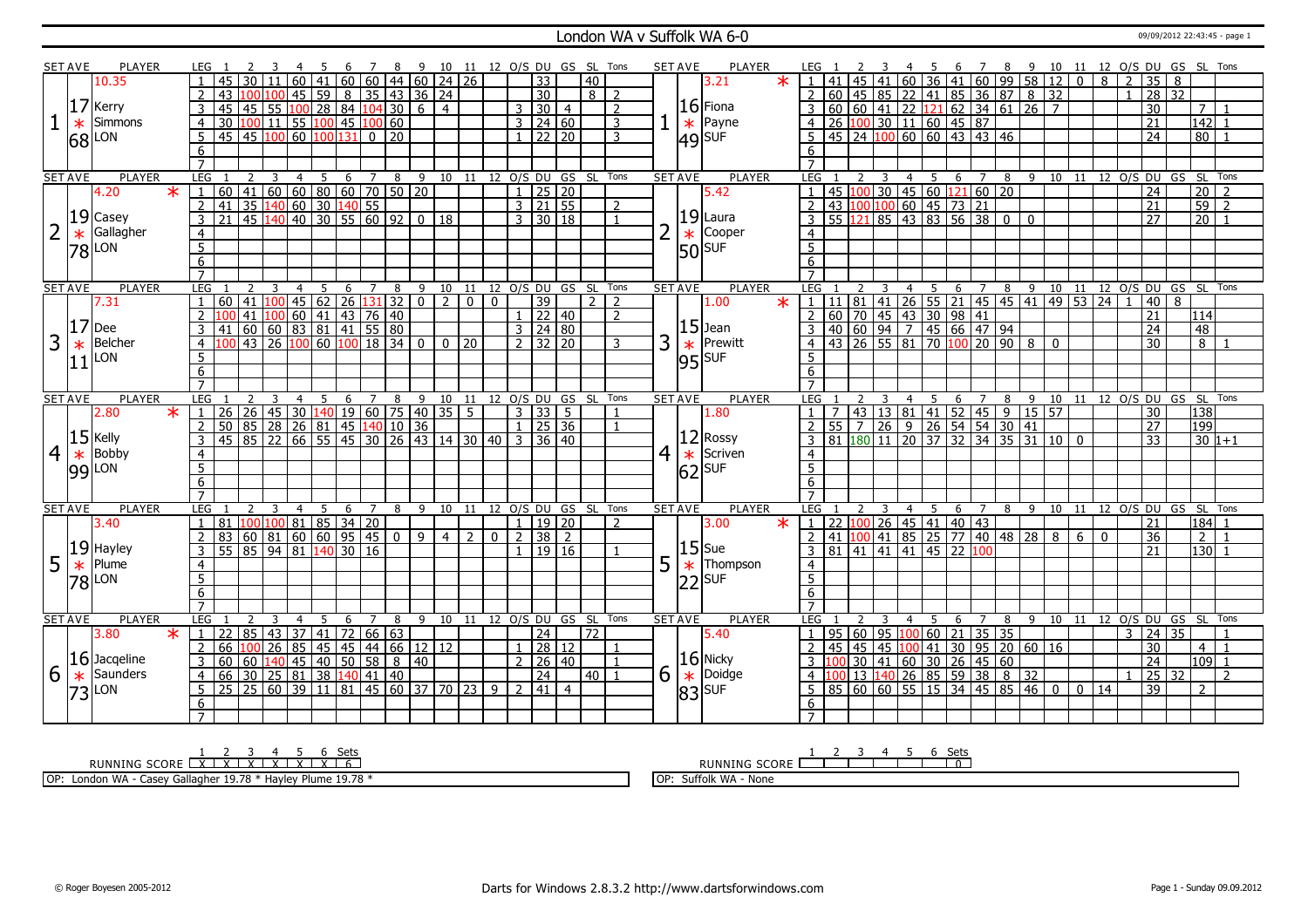### London WA

# Suffolk WA

| <b>IPLAYER</b>       |    | W/L WON LOST | AVE   |                   | TAVE POINTS DARTS TON TON+ 180 |                  |                 |    | TONS     | <b>IPLAYER</b> | l W/L | . WON LOST |    | AVE   |                   |       |      | TAVE POINTS DARTS TON TON+ 180 | TONS     |
|----------------------|----|--------------|-------|-------------------|--------------------------------|------------------|-----------------|----|----------|----------------|-------|------------|----|-------|-------------------|-------|------|--------------------------------|----------|
| <b>Kerry Simmons</b> |    |              |       | $17.68$ $ 10.35 $ | 2457                           | 139              | 10 <sub>l</sub> |    | $10 + 0$ | Fiona Payne    |       |            |    | 16.49 | 3.21              | 2276  | 138  |                                | $3 + 0$  |
| Casey Gallagher      |    |              | 19.78 | 4.20              | ا 1503                         | 76               | - 0 I           |    | $3+0$    | Laura Cooper   |       |            |    | 19.50 | 5.42              | 1404  |      |                                | $5 + 0$  |
| Dee Belcher          |    |              |       | .31               | 2002                           | 117'             |                 |    | $7 + 0$  | Jean Prewitt   |       |            |    | 15.95 | 1.00              | 1834  | 115  |                                |          |
| <b>Kelly Bobby</b>   |    |              | 15.99 | 2.80              | 1503'                          | 94               | $\mathbf 0$     |    | $2+0$    | Rossy Scriven  |       |            |    | 12.62 | .80               | 1136  | 90   |                                | $1+1$    |
| Hayley Plume         |    |              | 19.78 | 3.40              | 1503'                          | 76 I             |                 |    | $3+0$    | Sue Thompson   |       |            |    |       | 3.00 <sup>1</sup> | 1187  | 78 I |                                | $3 + 0$  |
| Jacgeline Saunders   |    |              | 16.73 | 3.80              | 2393                           | 143 <sup>1</sup> |                 |    | $3 + 0$  | Nicky Doidge   |       |            |    | 16.83 | 5.40              | 2390  | 142  |                                | $5 + 0$  |
| <b>TOTALS</b>        | 18 |              | 7.61  |                   | 11361                          | 645              | 20              | 81 |          | 28+0  TOTALS   |       |            | 18 | 16.11 |                   | ־022ء | 635  |                                | $18 + 1$ |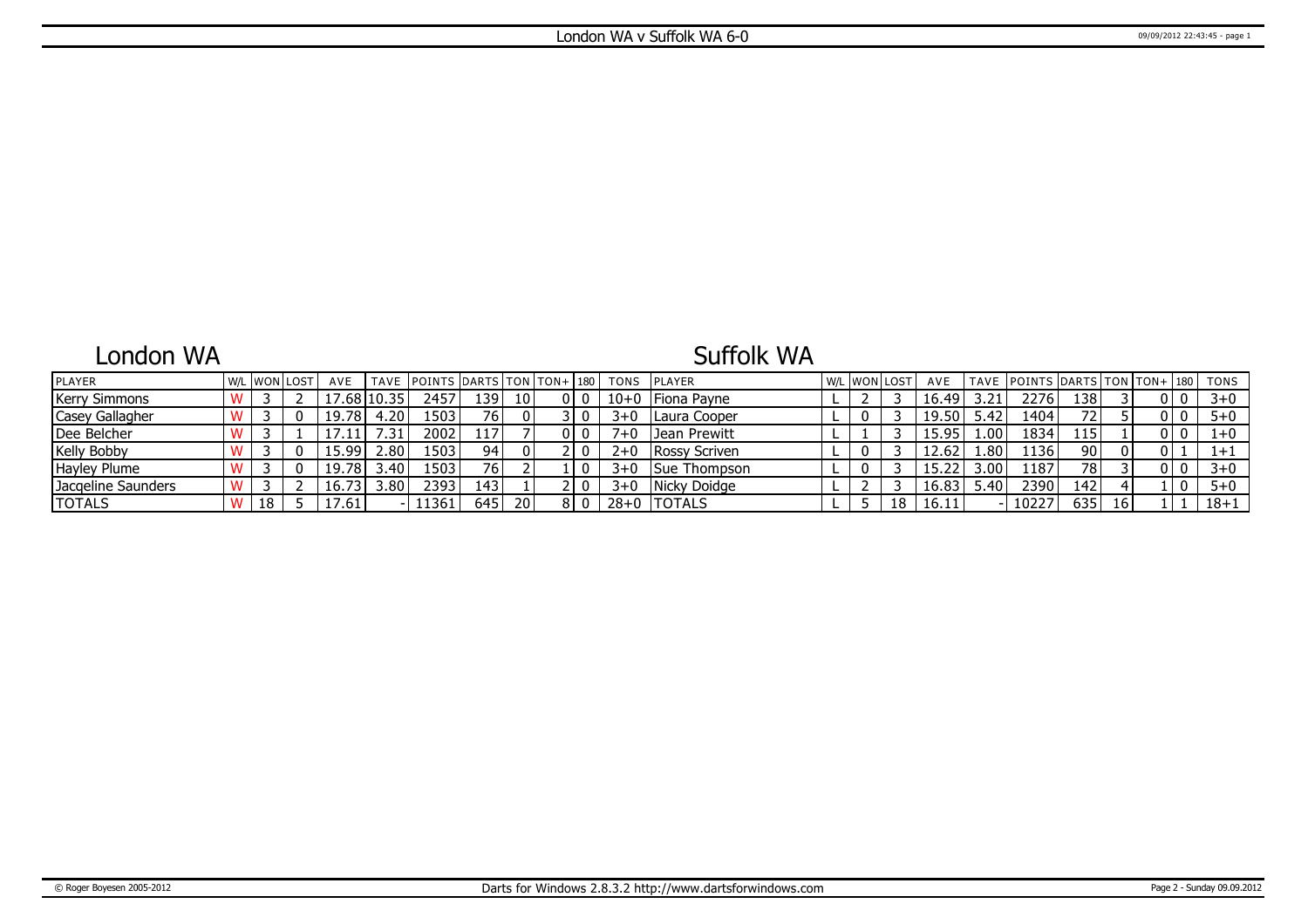#### London MB v Suffolk MB 8-4 09/09/2012 22:43:20 - page 1

|                | <b>SET AVE</b> | <b>PLAYER</b>   |   | LEG 1                                    | -3                                                           |     |                      |                |   | 4 5 6 7 8 9 10 11 12 O/S DU GS SL Tons |                              |                |                     |    |                 |                |                | <b>SET AVE</b><br>PLAYER                      | LEG 1                                                                                                   |                                                                            | 2 3 |                |                         | 4 5 6 7 8 9 10 11 12 O/S DU GS SL Tons |                |     |        |  |                |                     |                                    |                 |                          |
|----------------|----------------|-----------------|---|------------------------------------------|--------------------------------------------------------------|-----|----------------------|----------------|---|----------------------------------------|------------------------------|----------------|---------------------|----|-----------------|----------------|----------------|-----------------------------------------------|---------------------------------------------------------------------------------------------------------|----------------------------------------------------------------------------|-----|----------------|-------------------------|----------------------------------------|----------------|-----|--------|--|----------------|---------------------|------------------------------------|-----------------|--------------------------|
|                |                | 9.87            |   |                                          | 60                                                           |     | $96$   48            |                |   |                                        |                              | $\overline{2}$ | 17                  | 48 |                 |                |                | 4.80                                          |                                                                                                         | l 60 l                                                                     |     |                | 30   60   45   60   40  |                                        |                |     |        |  |                | 18                  |                                    | 206             |                          |
|                |                |                 |   | 59                                       | $140$ 58                                                     |     | $128$ 0              |                |   |                                        |                              |                | $\overline{18}$     |    | 16   3          |                |                |                                               | 2   60   180   60   100   49   52                                                                       |                                                                            |     |                |                         |                                        |                |     |        |  | 3              | 18 52               |                                    |                 | 2+1                      |
|                |                | $25$ John       |   | 3<br>96                                  | 58 98 139 78 32                                              |     |                      |                |   |                                        |                              |                | 2   17   32         |    |                 | $\mathbf{1}$   |                | $ 20 $ John                                   |                                                                                                         | 3 100 60 55 85 36 60                                                       |     |                |                         |                                        |                |     |        |  |                | 18                  |                                    | l105   1        |                          |
|                | $\ast$         | Nelson          |   | $\overline{4}$<br>95                     | 46 45 100 47 85 58 17                                        |     |                      |                |   |                                        |                              |                | 24                  |    | 8   1           |                |                | Attwater<br>$\ast$                            |                                                                                                         | 4 45 41 95 81 60 85 54 40                                                  |     |                |                         |                                        |                |     |        |  | $\mathcal{E}$  | 24 40               |                                    |                 |                          |
|                |                |                 |   | 5<br>$\overline{80}$                     |                                                              |     |                      |                |   |                                        |                              |                | $3 \mid 21 \mid 66$ |    |                 | $\mathbf{1}$   |                |                                               |                                                                                                         | 5 45 60 100 9 55 45 45                                                     |     |                |                         |                                        |                |     |        |  |                | $\overline{21}$     |                                    | $142$ 1         |                          |
|                |                | 58 LON          |   | 6                                        |                                                              |     |                      |                |   |                                        |                              |                |                     |    |                 |                |                | $ 73 $ SUF                                    | 6                                                                                                       |                                                                            |     |                |                         |                                        |                |     |        |  |                |                     |                                    |                 |                          |
|                |                |                 |   | $\overline{7}$                           |                                                              |     |                      |                |   |                                        |                              |                |                     |    |                 |                |                |                                               | $\overline{7}$                                                                                          |                                                                            |     |                |                         |                                        |                |     |        |  |                |                     |                                    |                 |                          |
|                | <b>SET AVE</b> | <b>PLAYER</b>   |   | LEG<br>$\overline{2}$                    | $\overline{3}$<br>$\overline{4}$                             | 5   |                      |                |   | 6 7 8 9 10 11 12 0/S DU GS SL Tons     |                              |                |                     |    |                 |                |                | <b>SET AVE</b><br><b>PLAYER</b>               | LEG <sub>1</sub>                                                                                        |                                                                            | 2 3 |                | 4 5                     |                                        |                |     |        |  |                |                     | 6 7 8 9 10 11 12 0/S DU GS SL Tons |                 |                          |
|                |                | 6.04<br>$\ast$  |   | $\mathbf{1}$<br>100                      | 60 80 25                                                     |     |                      |                |   |                                        |                              |                | $\overline{15}$     |    | 11112           |                |                | 9.80                                          | $1 \overline{180}$ 60 95 100 66                                                                         |                                                                            |     |                |                         |                                        |                |     |        |  | $\mathcal{E}$  | 15 66               |                                    |                 | $\sqrt{2+1}$             |
|                |                |                 |   | $\overline{2}$<br>60                     | $140$ 70 95 85 51                                            |     |                      |                |   |                                        |                              |                | 3   18   51         |    |                 | $\overline{1}$ |                |                                               | 2   85   60   60   81   60   60                                                                         |                                                                            |     |                |                         |                                        |                |     |        |  |                | 18                  |                                    | 95              |                          |
|                |                | $26$ Alan       | 3 | 55                                       | 134 82 60 105 45                                             |     |                      |                |   |                                        |                              |                | 18                  |    | 20              |                |                |                                               |                                                                                                         | 3   55   60   180   140   30   36                                          |     |                |                         |                                        |                |     |        |  | $\overline{2}$ | 17                  | 36                                 |                 | $2 + 1$                  |
| 2              |                | Hardy           |   | 60   60   78   99   84<br>$\overline{4}$ |                                                              |     |                      |                |   |                                        |                              |                | $\overline{15}$     |    | 120             |                |                | $28$ Marc<br>$\frac{1}{10}$ Patric<br>Patrick |                                                                                                         | 4 100 26 140 140 46 49                                                     |     |                |                         |                                        |                |     |        |  | $\overline{2}$ | 17 49               |                                    |                 | 3                        |
|                | $\ast$         |                 |   |                                          |                                                              |     |                      |                |   |                                        |                              |                |                     |    |                 |                |                |                                               | 5                                                                                                       |                                                                            |     |                |                         |                                        |                |     |        |  |                |                     |                                    |                 |                          |
|                |                | 56 LON          |   | $5\overline{)}$                          |                                                              |     |                      |                |   |                                        |                              |                |                     |    |                 |                |                | $ 49 $ SUF                                    |                                                                                                         |                                                                            |     |                |                         |                                        |                |     |        |  |                |                     |                                    |                 |                          |
|                |                |                 |   | 6<br>$\overline{7}$                      |                                                              |     |                      |                |   |                                        |                              |                |                     |    |                 |                |                |                                               | 6<br>$\overline{7}$                                                                                     |                                                                            |     |                |                         |                                        |                |     |        |  |                |                     |                                    |                 |                          |
|                | <b>SET AVE</b> | <b>PLAYER</b>   |   | LEG                                      | $\overline{4}$                                               | 5   |                      | 7              | 8 | 9 10 11 12 O/S DU GS SL Tons           |                              |                |                     |    |                 |                |                | <b>SET AVE</b><br><b>PLAYER</b>               | LEG                                                                                                     |                                                                            |     |                | -5                      |                                        |                |     | 8 9 10 |  |                |                     | 11 12 O/S DU GS SL Tons            |                 |                          |
|                |                | 6.75            |   | 41                                       | $100$ 85 85 135 39 16                                        |     | -6                   |                |   |                                        |                              |                | $3 \mid 21 \mid 16$ |    |                 | $\overline{2}$ |                | 15.40<br>$\ast$                               | $1 \overline{140} \overline{100} \overline{140} \overline{57} \overline{29} \overline{19} \overline{0}$ |                                                                            |     | $\overline{4}$ |                         | 6                                      | 7              |     |        |  |                | 21                  |                                    | $16 \mid 3$     |                          |
|                |                |                 |   | $\overline{2}$<br>140                    | 45                                                           |     | $95 \mid 85 \mid 36$ |                |   |                                        |                              |                | $3 \mid 18 \mid 36$ |    |                 | $\overline{2}$ |                |                                               |                                                                                                         | $2$ 45 121                                                                 |     |                | 45 100 12               |                                        |                |     |        |  |                | $\overline{15}$     |                                    | $178$ 2         |                          |
|                | $24$ Rob       |                 |   | 3<br>81                                  | $\boxed{60}$ $\boxed{100}$ 43 99 58                          |     |                      |                |   |                                        |                              |                |                     |    |                 | $\overline{1}$ |                | $25$ Jamie                                    |                                                                                                         | $3 \mid 100 \mid 81 \mid 60 \mid 100 \mid 100 \mid 22 \mid 38$             |     |                |                         |                                        |                |     |        |  | $\overline{2}$ |                     |                                    |                 |                          |
| 3              |                |                 |   | $60$ 83 100 60 60 54                     |                                                              |     |                      |                |   |                                        |                              |                | 18                  |    | 60              |                |                | Collins                                       |                                                                                                         |                                                                            |     |                |                         |                                        |                |     |        |  |                | 20 38<br>18   40    |                                    |                 | 3                        |
|                | $\ast$         | Edwards         |   | $\overline{4}$                           |                                                              |     |                      |                |   |                                        |                              |                | $ 18\rangle$        |    | $\sqrt{84}$     |                | 3              |                                               | 4 11                                                                                                    | 137 100 60 85 79 40                                                        |     |                |                         |                                        |                |     |        |  | 3              |                     |                                    |                 | $\overline{2}$           |
|                |                | $74$ LON        |   | 85 45 41 97 99<br>5                      |                                                              |     |                      |                |   |                                        |                              |                | 15                  |    | 134             |                |                | k<br>68<br>SUF                                | $\overline{5}$                                                                                          | 60 100 180 15 122 24                                                       |     |                |                         |                                        |                |     |        |  | $\overline{1}$ | $16 \overline{)24}$ |                                    |                 | $\overline{B+1}$         |
|                |                |                 | 6 |                                          |                                                              |     |                      |                |   |                                        |                              |                |                     |    |                 |                |                |                                               | 6                                                                                                       |                                                                            |     |                |                         |                                        |                |     |        |  |                |                     |                                    |                 |                          |
|                |                |                 |   | $\overline{7}$<br><b>LEG</b>             |                                                              |     |                      |                |   |                                        |                              |                |                     |    |                 |                |                | <b>PLAYER</b>                                 | LEG                                                                                                     |                                                                            |     |                |                         |                                        |                |     |        |  |                |                     |                                    |                 |                          |
|                | <b>SET AVE</b> | <b>PLAYER</b>   |   |                                          | $\overline{4}$                                               |     | 6                    |                | 8 |                                        | 9 10 11 12 O/S DU GS SL Tons |                |                     |    |                 |                |                | <b>SET AVE</b>                                |                                                                                                         |                                                                            |     | $\overline{4}$ | 5                       | 6                                      |                | 8 9 |        |  |                |                     | 10 11 12 O/S DU GS SL Tons         |                 |                          |
|                |                |                 |   |                                          |                                                              |     |                      |                |   |                                        |                              |                |                     |    |                 |                |                |                                               |                                                                                                         |                                                                            |     |                |                         |                                        |                |     |        |  |                |                     |                                    |                 |                          |
|                |                | $\star$<br>7.15 |   | 43<br>81                                 | 85 60 81 60 59 32                                            |     |                      |                |   |                                        |                              |                | $3 \mid 24 \mid 32$ |    |                 |                |                | 6.90                                          |                                                                                                         |                                                                            |     |                |                         | $55 \ 83 \ 21 \ 66 \ 100 \ 17$         |                |     |        |  |                | 21                  |                                    | 59              |                          |
|                |                |                 |   | $\overline{2}$<br>43<br>62               | 96                                                           |     | 80 40 40 74 26 40    |                |   |                                        |                              |                | 2   26   40         |    |                 |                |                |                                               | $\overline{2}$                                                                                          | 48                                                                         |     |                |                         |                                        |                |     |        |  |                | $\overline{27}$     |                                    | 16              | $\vert$ 1                |
|                |                | $21$ Stephen    |   | 60<br>3                                  |                                                              |     |                      |                |   |                                        |                              |                | $\overline{21}$     |    | 61              |                |                | $ 19 $ Richard                                |                                                                                                         | 3 77 100 60 180 78                                                         |     |                |                         | $\mathbf 0$                            | 6              |     |        |  | 3              | 21                  | 6                                  |                 | $2+1$                    |
| $\overline{4}$ | $\ast$         | McHale          |   | $\overline{4}$<br>86                     |                                                              |     |                      |                |   | $\Omega$                               |                              |                | $\overline{27}$     |    | $4\overline{2}$ |                | 4 <sup>1</sup> | Watson<br>$\ast$                              |                                                                                                         | $4$   77   60   24   40   60   45   60   110   17   8                      |     |                |                         |                                        |                |     |        |  | $\overline{1}$ | $\overline{28}$     | 8                                  |                 |                          |
|                |                |                 |   | 5 <sup>2</sup><br>60<br>100              | $140$ 45                                                     | 100 | 56                   |                |   |                                        |                              |                | $2 \mid 17 \mid 56$ |    |                 | 3              |                |                                               |                                                                                                         | 5   41   58   44   45   60                                                 |     |                |                         |                                        |                |     |        |  |                | 15                  |                                    | 253             |                          |
|                |                | $ 22 $ LON      |   | 6                                        |                                                              |     |                      |                |   |                                        |                              |                |                     |    |                 |                |                | $ 44 $ SUF                                    | 6                                                                                                       |                                                                            |     |                |                         |                                        |                |     |        |  |                |                     |                                    |                 |                          |
|                |                |                 |   | $\overline{7}$                           |                                                              |     |                      |                |   |                                        |                              |                |                     |    |                 |                |                |                                               | $\overline{7}$                                                                                          |                                                                            |     |                |                         |                                        |                |     |        |  |                |                     |                                    |                 |                          |
|                | <b>SET AVE</b> | <b>PLAYER</b>   |   | LEG                                      | -3<br>4                                                      | .5. | - 6                  | $\overline{7}$ |   | 8 9 10 11 12 O/S DU GS SL Tons         |                              |                |                     |    |                 |                |                | <b>PLAYER</b><br><b>SET AVE</b>               | <b>LEG</b>                                                                                              | $\mathcal{L}$                                                              |     | $\overline{4}$ | 5                       |                                        |                |     |        |  |                |                     | 6 7 8 9 10 11 12 O/S DU GS SL Tons |                 |                          |
|                |                | 6.00            |   | 46<br> 31<br>$\mathbf{1}$                | 100<br>100                                                   |     |                      |                |   |                                        |                              |                | $\overline{12}$     |    | $ 224 $ 2       |                |                | 7.91<br>$\ast$                                | 1   97   180   95   64   65                                                                             |                                                                            |     |                |                         |                                        |                |     |        |  | $\overline{3}$ | 15 65               |                                    |                 | $1 + 1$                  |
|                |                |                 |   | $\overline{2}$                           | 60                                                           |     | $144$ 60 97 40       |                |   |                                        |                              |                | 1   19   40         |    |                 | $\overline{2}$ |                |                                               | $2 \mid 96$                                                                                             |                                                                            |     |                | 46 96 140 93 24         |                                        |                |     |        |  |                | $\overline{18}$     |                                    | 6               | $\overline{1}$           |
|                |                | $23$ Nick       |   | 3<br>60<br>45                            | $\frac{160}{60}$ 60 41                                       |     |                      |                |   |                                        |                              |                | 15                  |    | 235             |                |                | 27<br>Arron                                   |                                                                                                         |                                                                            |     |                | 60   134   27   86   57 |                                        |                |     |        |  | $\mathcal{L}$  | 17                  | 57                                 |                 | $\overline{\phantom{0}}$ |
| 5              | $\ast$         | Buckingham      |   | $\overline{60}$<br>55<br>$\overline{4}$  | 100855598260                                                 |     |                      |                |   |                                        |                              |                | 3   21   60         |    |                 |                | 5              | Fairweather                                   |                                                                                                         | 4 85 96 43 93 100 59                                                       |     |                |                         |                                        |                |     |        |  |                | 18                  |                                    | 25              |                          |
|                |                |                 |   | 85 100 54 98 85 59 20<br>5 <sup>1</sup>  |                                                              |     |                      |                |   |                                        |                              |                | $1 \mid 19 \mid 20$ |    |                 | $\mathbf{1}$   |                | $\ast$                                        | 5   59   57   97   60   100   88   20                                                                   |                                                                            |     |                |                         |                                        |                |     |        |  |                | 21                  |                                    | $20$   1        |                          |
|                |                | $79$ LON        |   | 6                                        |                                                              |     |                      |                |   |                                        |                              |                |                     |    |                 |                |                | $ 57 $ SUF                                    | 6                                                                                                       |                                                                            |     |                |                         |                                        |                |     |        |  |                |                     |                                    |                 |                          |
|                |                |                 |   | $\overline{7}$                           |                                                              |     |                      |                |   |                                        |                              |                |                     |    |                 |                |                |                                               | $\overline{7}$                                                                                          |                                                                            |     |                |                         |                                        |                |     |        |  |                |                     |                                    |                 |                          |
|                | <b>SET AVE</b> | <b>PLAYER</b>   |   | LEG<br>$\mathcal{L}$                     | $\mathcal{R}$<br>$\overline{4}$                              | .5. | -6                   | $\overline{7}$ | 8 | 9 10 11 12 0/S DU GS SL Tons           |                              |                |                     |    |                 |                |                | <b>SET AVE</b><br><b>PLAYER</b>               | LEG                                                                                                     |                                                                            | २   | $\overline{4}$ | - 5                     | - 6                                    | $\overline{7}$ | -8  |        |  |                |                     | 9 10 11 12 O/S DU GS SL Tons       |                 |                          |
|                |                | $\star$<br>5.21 |   | 96<br>$\overline{1}$                     | $\mid$ 60 $\mid$ 100 $\mid$ 58 $\mid$ 58 $\mid$ 45 $\mid$ 84 |     |                      |                |   |                                        |                              |                | 3   21   84         |    |                 | $\mathbf{1}$   |                | 8.20                                          | $1 \overline{100}$                                                                                      |                                                                            |     |                |                         |                                        |                |     |        |  |                | 18                  |                                    | $45 \mid 2$     |                          |
|                |                |                 |   | $\overline{2}$<br>59<br>100              | 60 85 100 57 30 10                                           |     |                      |                |   |                                        |                              |                | $1 \ 22 \ 10$       |    |                 | 2              |                |                                               | 2                                                                                                       | $\boxed{60}$ $\boxed{140}$ 60 $\boxed{140}$ 45 $\boxed{16}$ 20 $\boxed{0}$ |     |                |                         |                                        |                |     |        |  |                | $\overline{24}$     |                                    | $\overline{20}$ | $\sqrt{2}$               |
|                |                | 22 Steve        |   | 40 43 76 26 100 121 55 40<br>3           |                                                              |     |                      |                |   |                                        |                              |                | $3 \mid 24 \mid 40$ |    |                 | $\overline{z}$ |                | $22$ Nick                                     |                                                                                                         | $3   60   100   60   100   100   36   13$                                  |     |                |                         |                                        |                |     |        |  |                | $\overline{21}$     |                                    | $32 \mid 3$     |                          |
| 6              |                | Ferguson        |   | $\overline{4}$                           |                                                              |     |                      |                |   |                                        |                              |                |                     |    |                 |                |                | Bloom                                         | $\overline{4}$                                                                                          |                                                                            |     |                |                         |                                        |                |     |        |  |                |                     |                                    |                 |                          |
|                | $\ast$         |                 |   |                                          |                                                              |     |                      |                |   |                                        |                              |                |                     |    |                 |                | 6              | $\ast$                                        |                                                                                                         |                                                                            |     |                |                         |                                        |                |     |        |  |                |                     |                                    |                 |                          |
|                |                | $ 43 $ LON      |   | $\overline{5}$<br>6                      |                                                              |     |                      |                |   |                                        |                              |                |                     |    |                 |                |                | $32$ SUF                                      | $\overline{5}$<br>6                                                                                     |                                                                            |     |                |                         |                                        |                |     |        |  |                |                     |                                    |                 |                          |

RUNNING SCORE <u>| X | X | X | X | X | 4</u><br>RUNNING SCORE <u>| X | X | X | X | 4</u>

RUNNING SCORE 1 2 X 3 X 4 5 6 Sets 2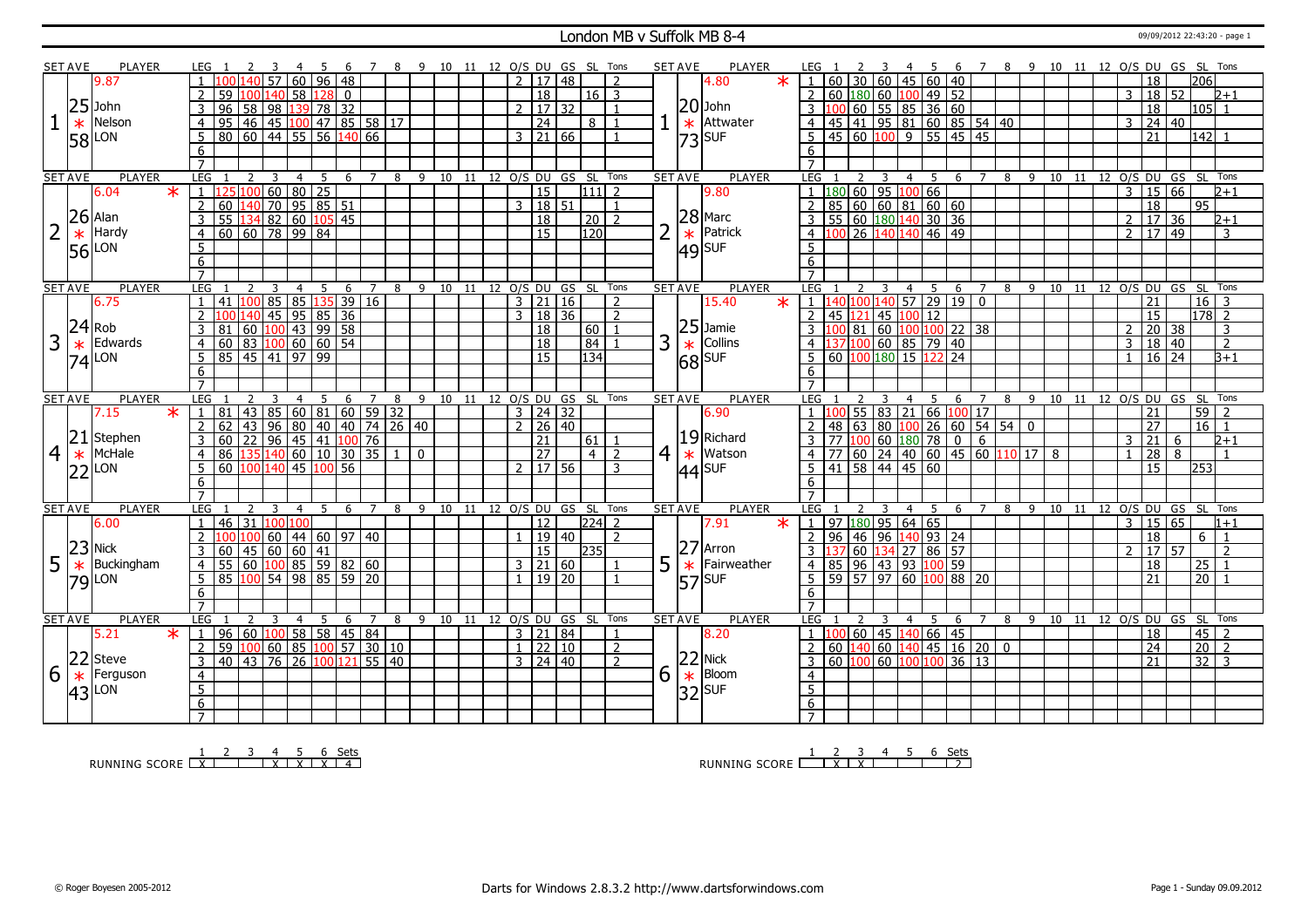#### London MB v Suffolk MB 8-4 09/09/2012 22:43:21 - page 2

|                               | <b>SET AVE</b> | PLAYER                  | LEG 1                                                                                      | - 6                                  | $\overline{7}$       | 8 9 10 11 12 O/S DU GS SL Tons |                              |                             |                |                 |                          |   | <b>SET AVE</b>   | PLAYER             | LEG .               |                                                                                                 |                         |            | - 6                                                                           |                     |              |    |    |                |                 |                            | 7 8 9 10 11 12 O/S DU GS SL Tons |
|-------------------------------|----------------|-------------------------|--------------------------------------------------------------------------------------------|--------------------------------------|----------------------|--------------------------------|------------------------------|-----------------------------|----------------|-----------------|--------------------------|---|------------------|--------------------|---------------------|-------------------------------------------------------------------------------------------------|-------------------------|------------|-------------------------------------------------------------------------------|---------------------|--------------|----|----|----------------|-----------------|----------------------------|----------------------------------|
|                               |                | 11.41                   | 60<br>60                                                                                   | $100$ 56                             |                      |                                |                              | $\boxed{2}$ $\boxed{17}$ 56 |                |                 | $\overline{z}$           |   |                  | $\ast$<br>8.75     |                     | 60 41 60 85 43 81                                                                               |                         |            |                                                                               |                     |              |    |    |                | 18              | 131                        |                                  |
|                               |                |                         | $\overline{2}$<br>36<br>  60   41  <br>60                                                  | 100 100 72                           |                      |                                |                              | 21                          |                | $32\sqrt{2}$    |                          |   |                  |                    |                     | 2 100                                                                                           |                         |            | 45 100 60 100 47 49                                                           |                     |              |    |    | $\mathcal{P}$  | 20 49           |                            | २                                |
|                               |                | 24 Robbie               | 60<br>3<br>121                                                                             | 140 100 40 40                        |                      |                                |                              | 2   17   40                 |                |                 | 3                        |   |                  | $ 23 $ Tony        |                     | 3 60 45 40 100 81 135                                                                           |                         |            |                                                                               |                     |              |    |    |                | 18              | 40                         | $\vert$ 2                        |
|                               | $\ast$         | Hain                    | $145$ 140 60 45 65 61 3<br>$\overline{4}$<br>60                                            |                                      |                      |                                |                              | 24                          |                | $22$   1        |                          |   |                  | $\star$   Lincoln  |                     | $4 \mid 100 \mid 60 \mid 60 \mid 95 \mid 28 \mid 98 \mid 50 \mid 10$                            |                         |            |                                                                               |                     |              |    |    | $\mathbf{1}$   | $\overline{22}$ | 10                         |                                  |
|                               |                |                         | 60 60 60 100 78 43<br>$\overline{5}$                                                       |                                      |                      |                                |                              | $3 \mid 21 \mid 43$         |                |                 | $\overline{2}$           |   |                  |                    |                     | $5   60   45   24   140   60   100   32$                                                        |                         |            |                                                                               |                     |              |    |    |                | $\overline{21}$ |                            | $40$   2                         |
|                               |                | $51$ <sup>LON</sup>     | 6                                                                                          |                                      |                      |                                |                              |                             |                |                 |                          |   |                  | $17$ SUF           | 6                   |                                                                                                 |                         |            |                                                                               |                     |              |    |    |                |                 |                            |                                  |
|                               |                |                         | $\overline{7}$                                                                             |                                      |                      |                                |                              |                             |                |                 |                          |   |                  |                    | $\overline{7}$      |                                                                                                 |                         |            |                                                                               |                     |              |    |    |                |                 |                            |                                  |
|                               | <b>SET AVE</b> | <b>PLAYER</b>           | LEG <sub>1</sub><br><sup>2</sup><br>3<br>$\overline{4}$                                    | 5 6 7 8 9 10 11 12 O/S DU GS SL Tons |                      |                                |                              |                             |                |                 |                          |   | <b>SET AVE</b>   | <b>PLAYER</b>      | LEG <sub>1</sub>    | <sup>2</sup>                                                                                    | $\overline{\mathbf{3}}$ | 4 5        | 6 7 8 9 10 11 12 0/S DU GS SL Tons                                            |                     |              |    |    |                |                 |                            |                                  |
|                               |                | 8.26<br>$\ast$          | 30 85 85 100 135 66<br>$\mathbf{1}$                                                        |                                      |                      |                                |                              | 3   18   66                 |                |                 | $\overline{2}$           |   |                  | 11.20              |                     | $1 \ 26 \ 60 \ 25 \ 140 \ 140$                                                                  |                         |            |                                                                               |                     |              |    |    |                | $\overline{15}$ |                            | $110$ 2                          |
|                               |                |                         | $125$ 97 99<br>$\overline{2}$                                                              | $100$ 40 40                          |                      |                                |                              | $2 \mid 17 \mid 40$         |                |                 | $\overline{2}$           |   |                  |                    |                     | $2 \left  100 \right  140 \left  100 \right  28 \left  61 \right  32$                           |                         |            |                                                                               |                     |              |    |    |                | $\overline{18}$ |                            | $\overline{40}$ 3                |
|                               |                | $ 26 $ Ross             |                                                                                            |                                      |                      |                                |                              |                             |                | 48 l            |                          |   |                  | $ 26 $ Andrew      |                     |                                                                                                 |                         |            |                                                                               |                     |              |    |    |                |                 |                            |                                  |
| 8                             |                | Smith                   | 3<br> 45 54 <br>42                                                                         | 140 95 35 42                         |                      |                                |                              | 21                          |                |                 |                          | 8 |                  | Meikle             | 3                   | 85 85 85 100 76 60 10<br>4 60 100 100 100 100 34                                                |                         |            |                                                                               |                     |              |    |    |                | 20 10           |                            |                                  |
|                               | $\ast$         |                         | 100 93 126 66 40 76<br>$\overline{4}$                                                      |                                      |                      |                                |                              | 3   18   76                 |                |                 | $\overline{\phantom{a}}$ |   | $\ast$           |                    |                     |                                                                                                 |                         |            |                                                                               |                     |              |    |    |                | 18              | $\overline{7}$             | $\overline{4}$                   |
|                               |                | $ 43 $ LON              | $\overline{5}$                                                                             |                                      |                      |                                |                              |                             |                |                 |                          |   | $\overline{0}$ 1 | <b>SUF</b>         | 5                   |                                                                                                 |                         |            |                                                                               |                     |              |    |    |                |                 |                            |                                  |
|                               |                |                         | 6                                                                                          |                                      |                      |                                |                              |                             |                |                 |                          |   |                  |                    | 6                   |                                                                                                 |                         |            |                                                                               |                     |              |    |    |                |                 |                            |                                  |
|                               |                |                         | $\overline{7}$                                                                             |                                      |                      |                                |                              |                             |                |                 |                          |   |                  |                    | $\overline{7}$      |                                                                                                 |                         |            |                                                                               |                     |              |    |    |                |                 |                            |                                  |
|                               | <b>SET AVE</b> | <b>PLAYER</b>           | <b>LEG</b><br>$\overline{4}$<br>3                                                          | 5<br>6                               | 8<br>$\overline{7}$  |                                | 9 10 11 12 0/S DU GS SL Tons |                             |                |                 |                          |   | <b>SET AVE</b>   | <b>PLAYER</b>      | <b>LEG</b>          | 2                                                                                               | 3                       |            | 4 5 6 7 8 9 10 11 12 O/S DU GS SL Tons                                        |                     |              |    |    |                |                 |                            |                                  |
|                               |                | 9.05                    | $\mathbf{1}$                                                                               |                                      |                      |                                |                              | 21                          |                | 40 <sup>1</sup> |                          |   |                  | 10.24<br>$\ast$    |                     | $1 \vert 115 \vert 30 \vert 80 \vert 23 \vert 123 \vert 40 \vert 65 \vert 25$                   |                         |            |                                                                               |                     |              |    |    | $\overline{3}$ | 24 25           |                            | $\overline{2}$                   |
|                               |                |                         | 57<br>$\overline{2}$<br>100<br>100                                                         | 74 24                                |                      |                                |                              | 18                          |                | 6               | -3                       |   |                  |                    | 2   7               | 96 115                                                                                          |                         | 96 131 56  |                                                                               |                     |              |    |    | 3              | 18              | 56                         | 2                                |
|                               |                | $ 24 $ Gene             | 3<br>43<br>l 32                                                                            |                                      |                      |                                |                              | $3 \mid 24 \mid 40$         |                |                 | $\mathbf{1}$             |   |                  | 22 Daren           |                     | $3 \mid 59$                                                                                     |                         |            | $\vert$ 44 $\vert$ 26 $\vert$ 137 $\vert$ 59 $\vert$ 42 $\vert$ 39 $\vert$ 43 |                     |              |    |    |                | 24              | 52                         | $\vert$ 1                        |
| 9                             | $\ast$         | <b>I</b> Hill           | $100$ 140 47 54 60<br>$\overline{4}$                                                       |                                      |                      |                                |                              | 3   18   60                 |                |                 | $\mathbf{R}$             | 9 | $\ast$           | Wood               |                     | $4 \overline{)45} \overline{)60} \overline{)77} \overline{45}$                                  |                         |            |                                                                               |                     |              |    |    |                | $\overline{15}$ |                            | $\sqrt{174}$ 1                   |
|                               |                | 59 LON                  | 83 42 80 85 87 99<br>5                                                                     |                                      |                      |                                |                              | 18                          |                | 25              |                          |   |                  | 79 SUF             | $5^{\circ}$         | 39 180 85 23 123 35 16                                                                          |                         |            |                                                                               |                     |              |    |    |                | 19 16           |                            | $2 + 1$                          |
|                               |                |                         | 6                                                                                          |                                      |                      |                                |                              |                             |                |                 |                          |   |                  |                    | 6                   |                                                                                                 |                         |            |                                                                               |                     |              |    |    |                |                 |                            |                                  |
|                               |                |                         | $\overline{7}$                                                                             |                                      |                      |                                |                              |                             |                |                 |                          |   |                  |                    |                     |                                                                                                 |                         |            |                                                                               |                     |              |    |    |                |                 |                            |                                  |
|                               | <b>SET AVE</b> | <b>PLAYER</b>           | LEG<br>$\overline{4}$                                                                      | 5<br>6                               | $\overline{7}$       | 8 9 10 11 12 0/S DU GS SL Tons |                              |                             |                |                 |                          |   | <b>SET AVE</b>   | <b>PLAYER</b>      | LEG                 |                                                                                                 | 4                       | 5          | 6                                                                             | 8                   | 9            |    |    |                |                 | 10 11 12 0/S DU GS SL Tons |                                  |
|                               |                | $\ast$<br>7.29          | $100$ 70<br>81<br>$\overline{60}$<br>$\mathbf{1}$                                          | 45   60   85                         |                      |                                |                              | $3 \mid 21 \mid 85$         |                |                 |                          |   |                  | 7.00               |                     | 80 100 1                                                                                        |                         | $60$ 39 40 |                                                                               |                     |              |    |    |                | 18              | 47                         |                                  |
|                               |                |                         | $\overline{2}$<br>$140$ 55 55 95 55 82<br>83                                               |                                      |                      |                                |                              | 21                          |                | 36              |                          |   |                  |                    | $\overline{2}$      | 30 60 60 85 85 99 42 40                                                                         |                         |            |                                                                               |                     |              |    |    |                | $\overline{22}$ | 40                         |                                  |
|                               | $24$ Lee       |                         | $126 138 $ 60   75   3   2<br>97<br>3                                                      |                                      |                      |                                |                              | 19                          | $\overline{2}$ |                 | $\mathcal{L}$            |   |                  | $24$ Dean          |                     | <mark>125 100</mark> 95 60 41 40                                                                |                         |            |                                                                               |                     |              |    |    |                | 18              |                            | $40$   2                         |
|                               |                | $ 10 $ $\star$ Clifford | $\boxed{43}$ $\boxed{13}$ 58 140<br>$\overline{4}$<br>58                                   |                                      |                      |                                |                              | 15                          |                | l189l 1         |                          |   |                  | $10$ $\ast$ Barker |                     | 4 140 60 100 60 93 48                                                                           |                         |            |                                                                               |                     |              |    |    | $\overline{2}$ | 17 48           |                            | $\mathcal{L}$                    |
|                               |                | $ 00 $ LON              | 60   83<br>125<br>5                                                                        | 45 48 40                             |                      |                                |                              |                             | 19   40        |                 | $\overline{\phantom{a}}$ |   |                  | $ 92 $ SUF         |                     | 5   60   60   95   29   58   99                                                                 |                         |            |                                                                               |                     |              |    |    |                | 18              | 100                        |                                  |
|                               |                |                         | 6                                                                                          |                                      |                      |                                |                              |                             |                |                 |                          |   |                  |                    | 6                   |                                                                                                 |                         |            |                                                                               |                     |              |    |    |                |                 |                            |                                  |
|                               |                |                         | $\overline{7}$                                                                             |                                      |                      |                                |                              |                             |                |                 |                          |   |                  |                    | $\overline{7}$      |                                                                                                 |                         |            |                                                                               |                     |              |    |    |                |                 |                            |                                  |
|                               | <b>SET AVE</b> | PLAYER                  | LEG<br>3<br>$\mathcal{L}$<br>$\overline{4}$                                                | 5<br>-6                              | $\overline{7}$<br>-8 |                                | 9 10 11 12 0/S DU GS SL Tons |                             |                |                 |                          |   | SET AVE          | PLAYER             | <b>LEG</b>          |                                                                                                 | 4                       | -5         | - 6                                                                           | $\overline{7}$      | 89           |    |    |                |                 | 10 11 12 O/S DU GS SL Tons |                                  |
|                               |                | 5.40                    | 85 45 26 100<br>95<br>$\mathbf{1}$                                                         |                                      |                      |                                |                              | 15                          |                | $150$ 1         |                          |   |                  | 6.91<br>$\star$    |                     | 1   83   140   40   42   85   111                                                               |                         |            |                                                                               |                     |              |    |    | $\overline{3}$ | 18 111          |                            | $\overline{\phantom{a}}$         |
|                               |                |                         | $\overline{2}$<br>40<br>42<br>140                                                          | 59 60 60 9 51 20 0                   |                      |                                |                              | 30                          |                | 20              | $\overline{1}$           |   |                  |                    | 2                   | 58   60   43                                                                                    |                         |            | $\sqrt{23}$ 45 57 45 100 50 20                                                |                     |              |    |    | $\overline{z}$ | 29              | $ 20\rangle$               | $\overline{1}$                   |
|                               |                | $ 11 ^{20}$ Tony        | $\overline{3}$<br>85                                                                       |                                      |                      |                                |                              |                             | 22 40          |                 |                          |   | 21               | Nick               |                     | $3   41   45   38   60   100   55   28   54$                                                    |                         |            |                                                                               |                     |              |    |    |                | $\overline{24}$ |                            | 80 1                             |
|                               |                |                         | 85 60 100 100<br>$\overline{4}$                                                            | 60 60                                | $\overline{0}$       |                                |                              | 21                          |                | 36              | $\overline{2}$           |   | $\ast$           | Wright             |                     |                                                                                                 |                         |            | 85 140 41 95 30 10                                                            |                     |              |    |    | 2              | 20 10           |                            | 2                                |
|                               |                | $43$ <sup>LON</sup>     | 5                                                                                          |                                      |                      |                                |                              |                             |                |                 |                          |   |                  | $14$ SUF           | 5                   |                                                                                                 |                         |            |                                                                               |                     |              |    |    |                |                 |                            |                                  |
|                               |                |                         | 6                                                                                          |                                      |                      |                                |                              |                             |                |                 |                          |   |                  |                    | 6                   |                                                                                                 |                         |            |                                                                               |                     |              |    |    |                |                 |                            |                                  |
|                               |                |                         | $\overline{7}$                                                                             |                                      |                      |                                |                              |                             |                |                 |                          |   |                  |                    | $\overline{7}$      |                                                                                                 |                         |            |                                                                               |                     |              |    |    |                |                 |                            |                                  |
|                               | <b>SET AVE</b> | PLAYER                  | LEG<br>$\overline{2}$<br>3<br>$\overline{4}$                                               | 5<br>6                               | $7^{\circ}$<br>8     | 9                              | 10<br>11                     | 12 O/S DU GS SL Tons        |                |                 |                          |   | <b>SET AVE</b>   | PLAYER             | <b>LEG</b>          |                                                                                                 | $\overline{4}$          | -5         | 6                                                                             | $\overline{7}$<br>8 | $\mathbf{q}$ | 10 | 11 |                |                 | 12 O/S DU GS SL Tons       |                                  |
|                               |                | 6.80<br>$\star$         | 59 100<br>$\mathbf{1}$                                                                     | $95 \mid 41 \mid 90 \mid 16$         |                      |                                |                              | $\mathbf{1}$                | 19 16          |                 | $\overline{z}$           |   |                  | 3.00               | $\overline{1}$      | 81 100 81 60 60 94                                                                              |                         |            |                                                                               |                     |              |    |    |                | 18              | 25                         |                                  |
|                               |                |                         | $\boxed{60}$ $\boxed{100}$ $\boxed{180}$ $\boxed{69}$ $\boxed{32}$<br>$\overline{2}$<br>60 |                                      |                      |                                |                              | 2   17   32                 |                |                 | $2 + 1$                  |   |                  |                    | 2                   | $\overline{26}$ $\overline{45}$ $\overline{40}$ $\overline{41}$ $\overline{92}$ $\overline{45}$ |                         |            |                                                                               |                     |              |    |    |                | $\overline{18}$ | 212                        |                                  |
|                               |                | $ 25 $ Jason            | 59 60 100 41 100 55 50 36<br>$\overline{3}$                                                |                                      |                      |                                |                              | $2 \mid 23 \mid 36$         |                |                 | $\overline{z}$           |   | 21               | Phil               |                     | 3  100  40  60  60  100  45  43                                                                 |                         |            |                                                                               |                     |              |    |    |                | 21              |                            | $53$   2                         |
| $12$ $\overline{\phantom{1}}$ |                | Wiles                   | $\overline{4}$                                                                             |                                      |                      |                                |                              |                             |                |                 |                          |   | $12 \times$      | Reeve              | $\overline{4}$      |                                                                                                 |                         |            |                                                                               |                     |              |    |    |                |                 |                            |                                  |
|                               |                |                         | $\overline{5}$                                                                             |                                      |                      |                                |                              |                             |                |                 |                          |   |                  | $ 28 $ SUF         | $\overline{5}$      |                                                                                                 |                         |            |                                                                               |                     |              |    |    |                |                 |                            |                                  |
|                               |                |                         |                                                                                            |                                      |                      |                                |                              |                             |                |                 |                          |   |                  |                    |                     |                                                                                                 |                         |            |                                                                               |                     |              |    |    |                |                 |                            |                                  |
|                               | $ 47 $ LON     |                         |                                                                                            |                                      |                      |                                |                              |                             |                |                 |                          |   |                  |                    |                     |                                                                                                 |                         |            |                                                                               |                     |              |    |    |                |                 |                            |                                  |
|                               |                |                         | $\overline{6}$<br>$\overline{7}$                                                           |                                      |                      |                                |                              |                             |                |                 |                          |   |                  |                    | 6<br>$\overline{7}$ |                                                                                                 |                         |            |                                                                               |                     |              |    |    |                |                 |                            |                                  |

<u>7 8 9 10 11 12 Sets</u><br>RUNNING SCORE <u>I X I X I X I X I 8</u>

OP: London MB - Ross Smith 26.43 \*

RUNNING SCORE 7 8 9 X 10 11 X 12 Sets 4

OP: Suffolk MB - Marc Patrick 28.49 \*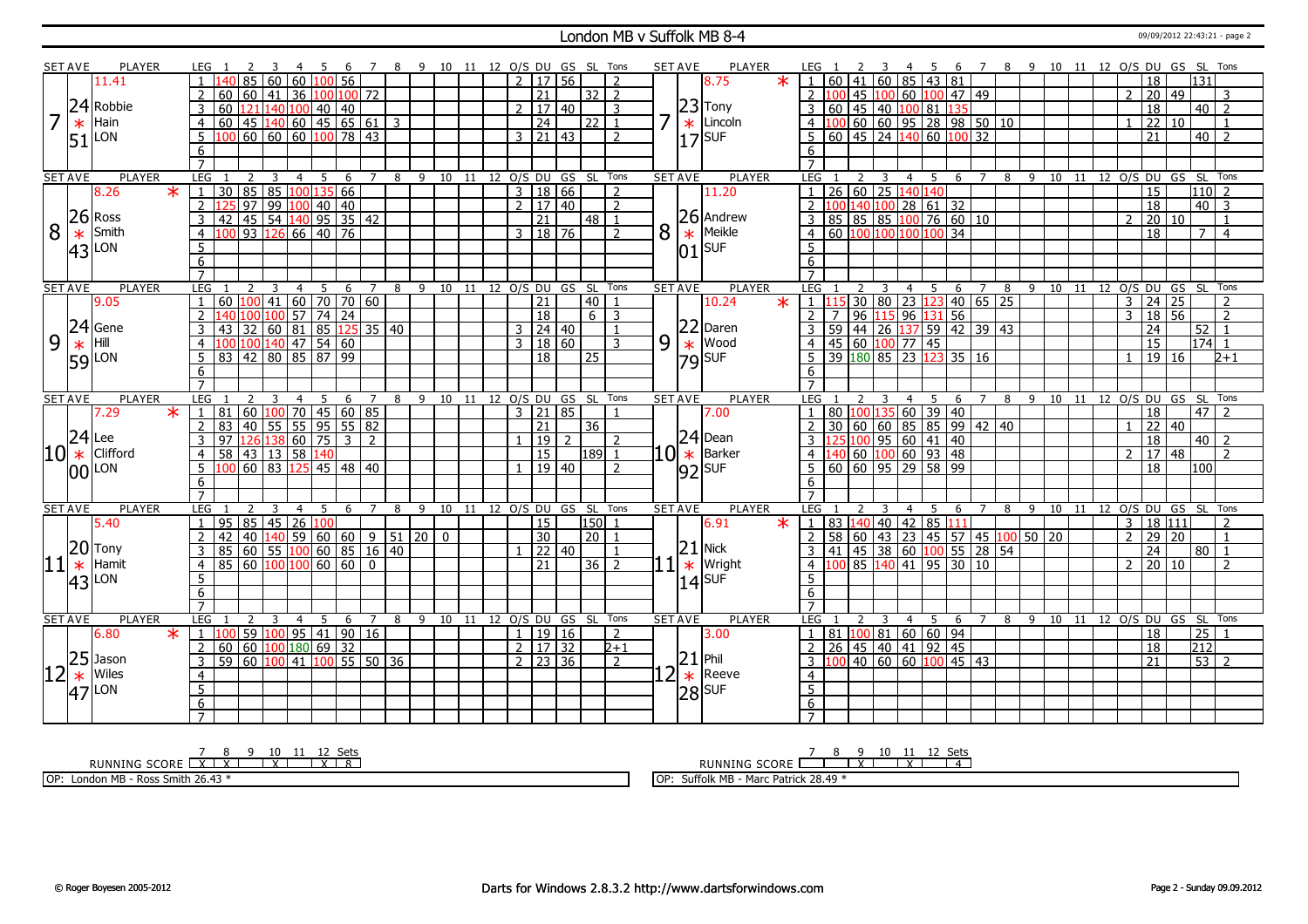# London MB

### Suffolk MB

| <b>PLAYER</b>     | W/L | <b>WON LOST</b> |    | AVE         | <b>TAVE</b> | <b>IPOINTS</b> | $ DARTS TON TON+ 180$ |    |                 |       | <b>TONS</b> | <b>IPLAYER</b>        | W/L | <b>WON LOST</b> |    | AVE         | TAVE             | <b>IPOINTS</b> |                 |                 | $DARTS   TON   TON + 180$ | <b>TONS</b> |
|-------------------|-----|-----------------|----|-------------|-------------|----------------|-----------------------|----|-----------------|-------|-------------|-----------------------|-----|-----------------|----|-------------|------------------|----------------|-----------------|-----------------|---------------------------|-------------|
| John Nelson       |     | 3               |    | 25.58       | 9.87        | 2481           | 97                    |    |                 |       | $8 + 0$     | John Attwater         |     |                 |    | 20.73       | 4.80             | 2052           | 99              |                 |                           | $4 + 1$     |
| Alan Hardy        |     |                 |    | 26.56       | 6.04        | 1753           | 66                    |    |                 |       | $5+0$       | <b>IMarc Patrick</b>  |     |                 |    | 28.49       | 9.80             | 1909           | 67              |                 |                           | $7 + 2$     |
| Rob Edwards       |     |                 |    | 24.74       | 6.75        | 2227           | 90                    |    |                 |       | 6+0         | Jamie Collins         |     |                 |    | 25.68 15.40 |                  | 2311           | 90              | 10 <sup>1</sup> |                           | $13 + 1$    |
| Stephen McHale    |     |                 |    | .22         | $\cdot$ 15  | 2440           | 115                   |    |                 |       | $6 + 0$     | <b>Richard Watson</b> |     |                 |    | 19.44       | 6.90             | 2177           | 112             |                 |                           | $6 + 1$     |
| Nick Buckingham   |     |                 |    | 23.79       | 6.00        | 2046           | 86                    |    |                 |       | $6+0$       | Arron Fairweather     |     |                 |    | 4.57        | 7.91             | 2454           | 89              |                 |                           | $6 + 1$     |
| Steve Ferguson    |     | В               |    | 22.43       | 5.21        | 1503           | 67                    |    | n.              |       | $5 + 0$     | Nick Bloom            |     | 0               |    | 22.32       | 8.20             | 1406           | 63              |                 | 3 I O                     | $7 + 0$     |
| Robbie Hain       |     |                 |    | 24.51 11.41 |             | 2451           | 100                   |    |                 | 3 I O | $10 + 0$    | <b>Tony Lincoln</b>   |     |                 |    |             | 8.75             | 2294           | 99              |                 |                           | $8 + 0$     |
| Ross Smith        |     |                 |    | 26.43       | 8.26        | 1956           | 74                    | 6  |                 |       | $7 + 0$     | l Andrew Meikle       |     |                 |    | 26.01 11.20 |                  | 1847           | 71 <sub>1</sub> |                 |                           | $10 + 0$    |
| Gene Hill         |     |                 |    | 24.59       | 9.05        | 2434           | 99                    | 6  |                 |       | $8 + 0$     | Daren Wood            |     |                 |    | 22.79       | 10.24            | 2279           | 100             |                 |                           | $8 + 1$     |
| Lee Clifford      |     | 3               |    | 24.00       | .29         | 2280           | 95                    |    |                 |       | $6 + 0$     | Dean Barker           |     |                 |    | 24.92       | .00 <sub>1</sub> | 2318           | 93              |                 |                           | $6 + 0$     |
| <b>Tony Hamit</b> |     |                 |    | 20.43       | 5.40        | .798           | 88                    |    |                 |       | $5 + 0$     | Nick Wright           |     |                 |    | 21.14       | 6.91             | 1924           | 91              |                 |                           | $6+0$       |
| Jason Wiles       |     |                 |    | 25.47       | 6.80        | 1503           | 59                    |    |                 |       | $6 + 1$     | Phil Reeve            |     |                 |    | 21.28       | 3.00             | 1213           | 57              |                 |                           | $3 + 0$     |
| <b>TOTALS</b>     |     | 30              | 23 | 24.01       |             | 24872   1036   |                       | 62 | 15 <sup>1</sup> |       | $78 + 1$    | TOTALS                |     | 23              | 30 | 23.46       |                  | 24184 1031     |                 | 61              | 16 I                      | $84 + 7$    |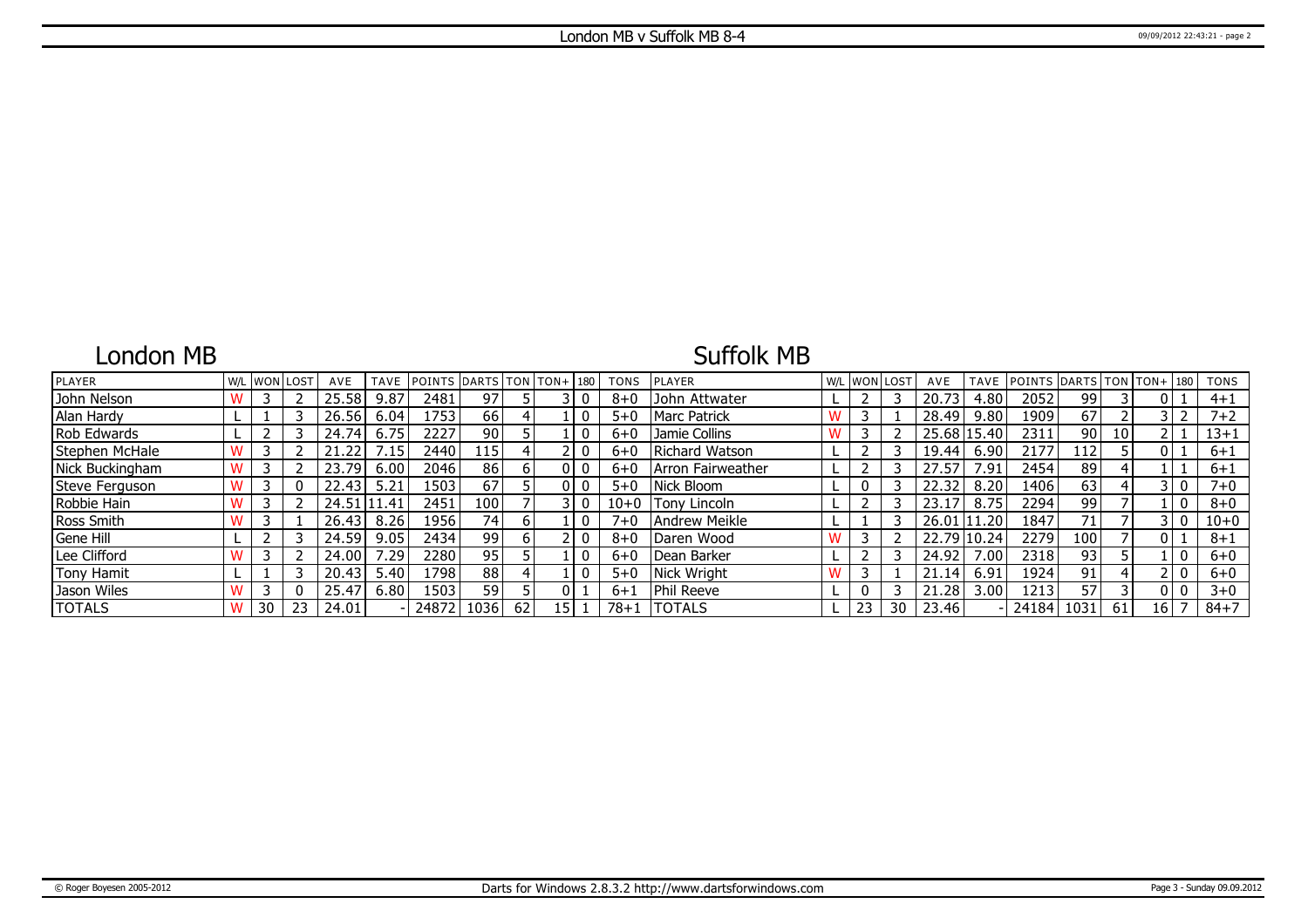#### London WB v Suffolk WB 5-1 09/09/2012 22:42:49 - page 1

|                | <b>SET AVE</b> | <b>PLAYER</b>             | LEG 1               |                                                                                                                                                                                                                                                                                                             |                |                                                 |                |             | - 6 |                |                 |   | 7 8 9 10 11 12 0/S DU GS SL Tons                                                 |    |                 |                    |                |                     |                      |                      |                |                | <b>SET AVE</b> | PLAYER                                        |         |                     |  |                         |                |      |                            |                         |   |                                                              |                                                                                                                                                                                                                                                                                |              |                 |                |                     |                           |                 |                                    |
|----------------|----------------|---------------------------|---------------------|-------------------------------------------------------------------------------------------------------------------------------------------------------------------------------------------------------------------------------------------------------------------------------------------------------------|----------------|-------------------------------------------------|----------------|-------------|-----|----------------|-----------------|---|----------------------------------------------------------------------------------|----|-----------------|--------------------|----------------|---------------------|----------------------|----------------------|----------------|----------------|----------------|-----------------------------------------------|---------|---------------------|--|-------------------------|----------------|------|----------------------------|-------------------------|---|--------------------------------------------------------------|--------------------------------------------------------------------------------------------------------------------------------------------------------------------------------------------------------------------------------------------------------------------------------|--------------|-----------------|----------------|---------------------|---------------------------|-----------------|------------------------------------|
|                |                | 4.36                      |                     | 13                                                                                                                                                                                                                                                                                                          | 26             | 26                                              | 43             | 45          |     |                |                 |   | $\overline{45}$ $\overline{41}$ $\overline{40}$ $\overline{140}$ $\overline{42}$ |    |                 |                    |                | $\overline{30}$     |                      | 40                   |                |                |                | 3.05                                          | $\star$ | $\overline{1}$      |  |                         |                |      |                            |                         |   |                                                              |                                                                                                                                                                                                                                                                                |              |                 |                |                     |                           |                 |                                    |
|                |                |                           |                     |                                                                                                                                                                                                                                                                                                             |                |                                                 |                |             |     |                |                 |   |                                                                                  |    |                 | $\overline{3}$     | -3 I           | $\overline{36}$     | 3                    |                      |                |                |                |                                               |         |                     |  |                         |                |      |                            |                         |   |                                                              |                                                                                                                                                                                                                                                                                |              |                 |                |                     |                           |                 |                                    |
|                |                | $ 16 $ Ged                |                     | 30 60 79 70 26 9 60 41                                                                                                                                                                                                                                                                                      |                | 19 95 85 9 98 84 28 44 0 9                      |                |             |     |                |                 |   |                                                                                  |    |                 |                    |                | $\overline{24}$     |                      | 126                  |                |                |                | $15$ Barbara                                  |         |                     |  |                         |                |      |                            |                         |   | 3 81 85 26 125 71 21 76 0 16                                 |                                                                                                                                                                                                                                                                                |              |                 |                | 3 27                | 16                        |                 |                                    |
|                |                |                           |                     |                                                                                                                                                                                                                                                                                                             |                |                                                 |                |             |     |                |                 |   |                                                                                  |    |                 |                    |                |                     |                      |                      |                |                |                | Chenery                                       |         |                     |  |                         |                |      |                            |                         |   |                                                              |                                                                                                                                                                                                                                                                                |              |                 |                |                     |                           |                 |                                    |
|                | $\ast$         | Carney                    | 4                   | 0 140 83 156 22 40<br>0 140 83 156 22 40<br>0 20 26 43 66 50 66 15 60 44 51 0 20 3 36 20                                                                                                                                                                                                                    |                |                                                 |                |             |     |                |                 |   |                                                                                  |    |                 |                    |                |                     |                      |                      | 2              |                | $\ast$         |                                               |         |                     |  |                         |                |      |                            |                         |   |                                                              | 4 97 7 55 40 23<br>5 180 26 60 18 83 7 57 30 26 7                                                                                                                                                                                                                              |              |                 |                | 15                  |                           | 279             |                                    |
|                |                | $ 47 $ LON                | 5                   |                                                                                                                                                                                                                                                                                                             |                |                                                 |                |             |     |                |                 |   |                                                                                  |    |                 |                    |                |                     |                      |                      |                |                |                | $ 45 $ SUF                                    |         |                     |  |                         |                |      |                            |                         |   |                                                              |                                                                                                                                                                                                                                                                                | $\mathbf{0}$ | -5              |                | $\overline{36}$     |                           |                 | $\sqrt{2}$ 1+1                     |
|                |                |                           | 6                   |                                                                                                                                                                                                                                                                                                             |                |                                                 |                |             |     |                |                 |   |                                                                                  |    |                 |                    |                |                     |                      |                      |                |                |                |                                               |         | 6                   |  |                         |                |      |                            |                         |   |                                                              |                                                                                                                                                                                                                                                                                |              |                 |                |                     |                           |                 |                                    |
|                |                |                           | $\overline{7}$      |                                                                                                                                                                                                                                                                                                             |                |                                                 |                |             |     |                |                 |   |                                                                                  |    |                 |                    |                |                     |                      |                      |                |                |                |                                               |         | $\overline{7}$      |  |                         |                |      |                            |                         |   |                                                              |                                                                                                                                                                                                                                                                                |              |                 |                |                     |                           |                 |                                    |
|                | <b>SET AVE</b> | <b>PLAYER</b>             | LEG                 |                                                                                                                                                                                                                                                                                                             |                | 3                                               | $\overline{4}$ | 5           | 6   | 7              |                 | 8 | $\overline{9}$                                                                   | 10 | $\overline{11}$ |                    |                |                     | 12 O/S DU GS SL Tons |                      |                |                | <b>SET AVE</b> | <b>PLAYER</b>                                 |         | LEG                 |  |                         | $\overline{4}$ | - 5  | 6                          | $\overline{7}$          | 8 | 9                                                            | 10                                                                                                                                                                                                                                                                             |              |                 |                |                     |                           |                 | 11 12 0/S DU GS SL Tons            |
|                |                | $\overline{\ast}$<br>1.00 |                     | $\frac{1}{167}$ $\frac{5}{7}$ $\frac{1}{55}$ $\frac{24}{25}$ $\frac{35}{25}$ $\frac{22}{25}$ $\frac{30}{20}$ $\frac{100}{33}$ $\frac{153}{53}$ $\frac{153}{25}$ $\frac{2}{25}$ $\frac{33}{25}$<br>$\frac{60}{41}$ $\frac{25}{85}$ $\frac{26}{40}$ $\frac{40}{41}$ $\frac{61}{41}$ $\frac{65}{41}$ $\frac{4$ |                |                                                 |                |             |     |                |                 |   |                                                                                  |    |                 |                    |                |                     |                      |                      |                |                |                | 5.66                                          |         |                     |  |                         |                |      |                            |                         |   |                                                              |                                                                                                                                                                                                                                                                                |              |                 |                | $\overline{30}$     |                           | 40 <sup>1</sup> |                                    |
|                |                |                           | 2                   |                                                                                                                                                                                                                                                                                                             |                |                                                 |                |             |     |                |                 |   |                                                                                  |    |                 |                    |                |                     |                      | 10                   |                |                |                |                                               |         |                     |  |                         |                |      |                            |                         |   |                                                              |                                                                                                                                                                                                                                                                                |              | $\overline{32}$ | 3              | $\overline{36}$     | 32                        |                 |                                    |
|                |                | $15$ Jane                 | 3                   |                                                                                                                                                                                                                                                                                                             |                |                                                 |                |             |     |                |                 |   |                                                                                  |    |                 |                    |                |                     |                      |                      |                |                |                | $15$ Wendy                                    |         |                     |  |                         |                |      |                            |                         |   |                                                              |                                                                                                                                                                                                                                                                                |              |                 |                | $\overline{30}$     |                           | $\overline{10}$ |                                    |
|                | $\ast$         | Johnson                   | $\overline{4}$      |                                                                                                                                                                                                                                                                                                             |                |                                                 |                |             |     |                |                 |   |                                                                                  |    |                 |                    |                |                     |                      | 32                   |                |                |                | Harden                                        |         |                     |  |                         |                |      |                            |                         |   |                                                              |                                                                                                                                                                                                                                                                                |              |                 | $\mathcal{L}$  | $\overline{26}$     |                           |                 | $2 + 1$                            |
|                |                | $ 69 $ LON                | $-5$                |                                                                                                                                                                                                                                                                                                             |                |                                                 |                |             |     |                |                 |   |                                                                                  |    |                 |                    |                |                     |                      |                      |                |                | $\frac{*}{71}$ | SUF                                           |         |                     |  |                         |                |      |                            |                         |   |                                                              |                                                                                                                                                                                                                                                                                |              |                 |                | $\overline{33}$     |                           | $\overline{20}$ |                                    |
|                |                |                           | 6                   |                                                                                                                                                                                                                                                                                                             |                |                                                 |                |             |     |                |                 |   |                                                                                  |    |                 |                    |                |                     |                      |                      |                |                |                |                                               |         | 6                   |  |                         |                |      |                            |                         |   |                                                              |                                                                                                                                                                                                                                                                                |              |                 |                |                     |                           |                 |                                    |
|                |                |                           | $\overline{7}$      |                                                                                                                                                                                                                                                                                                             |                |                                                 |                |             |     |                |                 |   |                                                                                  |    |                 |                    |                |                     |                      |                      |                |                |                |                                               |         | $\overline{7}$      |  |                         |                |      |                            |                         |   |                                                              |                                                                                                                                                                                                                                                                                |              |                 |                |                     |                           |                 |                                    |
|                | <b>SET AVE</b> | <b>PLAYER</b>             | LEG 1               |                                                                                                                                                                                                                                                                                                             | $\overline{2}$ | -3                                              | $\overline{4}$ | $-5$        |     |                |                 |   | 6 7 8 9 10 11 12 0/S DU GS SL Tons                                               |    |                 |                    |                |                     |                      |                      |                |                | <b>SET AVE</b> | <b>PLAYER</b>                                 |         | LEG <sub>1</sub>    |  |                         | $\overline{4}$ | $-5$ |                            |                         |   |                                                              |                                                                                                                                                                                                                                                                                |              |                 |                |                     |                           |                 | 6 7 8 9 10 11 12 0/S DU GS SL Tons |
|                |                | 2.25                      | $\overline{1}$      | 85   21   55   60   9   66   7   100   38   60<br>  45   66   41   45   125   41   84   17   21   16                                                                                                                                                                                                        |                |                                                 |                |             |     |                |                 |   |                                                                                  |    |                 |                    |                | $\frac{1}{2}$ 29 60 |                      |                      |                |                |                | 1.00                                          | $\star$ |                     |  |                         |                |      |                            |                         |   | 1 40 45 100 45 40 73 81 56 0<br>2 41 26 66 55 41 41 21 11 60 | $\overline{7}$                                                                                                                                                                                                                                                                 |              |                 |                | $\overline{30}$     |                           | 14              |                                    |
|                |                |                           | 2                   |                                                                                                                                                                                                                                                                                                             |                |                                                 |                |             |     |                |                 |   |                                                                                  |    |                 |                    | $\mathbf{1}$   | $\overline{28 16}$  |                      |                      |                |                |                |                                               |         |                     |  |                         |                |      |                            |                         |   |                                                              |                                                                                                                                                                                                                                                                                |              |                 |                | $\overline{27}$     |                           | 139             |                                    |
|                |                | $ 14 $ Susan              |                     | 45 66 41 45 125 41 84 17 21 16<br>19 41 60 28 43 45 41 29 11 44 42                                                                                                                                                                                                                                          |                |                                                 |                |             |     |                |                 |   |                                                                                  |    |                 |                    |                | 33                  |                      | 98                   |                |                |                | $ 13 $ Tiff                                   |         |                     |  |                         |                |      |                            |                         |   |                                                              | 45 25 45 85 58 58 57 68 13 15 16 16                                                                                                                                                                                                                                            |              |                 |                |                     | 34 16                     |                 |                                    |
| $\overline{3}$ | $\ast$         | Holt                      | $\overline{4}$      | 60 43 41 15 45 60 26 60 55 24 38 26                                                                                                                                                                                                                                                                         |                |                                                 |                |             |     |                |                 |   |                                                                                  |    |                 |                    |                | 38 <sup>1</sup>     | 8                    |                      |                | 3              |                | Scriven                                       |         | $\overline{4}$      |  |                         |                |      | 33   41   40   30   46   7 |                         |   |                                                              | 81 22 17 28 30 13                                                                                                                                                                                                                                                              |              |                 |                | $\overline{36}$     |                           | 113             |                                    |
|                |                | 89 LON                    | -5                  |                                                                                                                                                                                                                                                                                                             |                |                                                 |                |             |     |                |                 |   |                                                                                  |    |                 |                    |                |                     |                      |                      |                |                |                | $\begin{array}{c} \ast \\ 69 \end{array}$ SUF |         | 5                   |  |                         |                |      |                            |                         |   |                                                              |                                                                                                                                                                                                                                                                                |              |                 |                |                     |                           |                 |                                    |
|                |                |                           | 6                   |                                                                                                                                                                                                                                                                                                             |                |                                                 |                |             |     |                |                 |   |                                                                                  |    |                 |                    |                |                     |                      |                      |                |                |                |                                               |         | 6                   |  |                         |                |      |                            |                         |   |                                                              |                                                                                                                                                                                                                                                                                |              |                 |                |                     |                           |                 |                                    |
|                |                |                           |                     |                                                                                                                                                                                                                                                                                                             |                |                                                 |                |             |     |                |                 |   |                                                                                  |    |                 |                    |                |                     |                      |                      |                |                |                |                                               |         | $\overline{7}$      |  |                         |                |      |                            |                         |   |                                                              |                                                                                                                                                                                                                                                                                |              |                 |                |                     |                           |                 |                                    |
|                |                |                           |                     |                                                                                                                                                                                                                                                                                                             |                |                                                 |                |             |     |                |                 |   |                                                                                  |    |                 |                    |                |                     |                      |                      |                |                |                |                                               |         | LEG                 |  |                         | 4              | -5   | 6                          |                         |   |                                                              |                                                                                                                                                                                                                                                                                |              |                 |                |                     | 8 9 10 11 12 0/S DU GS SL |                 | Tons                               |
|                | <b>SET AVE</b> | <b>PLAYER</b>             | LEG                 |                                                                                                                                                                                                                                                                                                             |                |                                                 | 4              | 5           | 6   | 7              |                 | 8 | 9                                                                                | 10 | 11              |                    |                |                     |                      | 12 O/S DU GS SL Tons |                |                | <b>SET AVE</b> | <b>PLAYER</b>                                 |         |                     |  |                         |                |      |                            | 7                       |   |                                                              |                                                                                                                                                                                                                                                                                |              |                 |                |                     |                           |                 |                                    |
|                |                | $\star$<br>2.57           | $\overline{1}$      |                                                                                                                                                                                                                                                                                                             |                |                                                 |                |             |     |                |                 |   | 9   41   47   38                                                                 |    |                 |                    | $\sqrt{2}$     | 41 20               |                      |                      |                |                |                | 1.00                                          |         |                     |  |                         |                |      |                            |                         |   |                                                              |                                                                                                                                                                                                                                                                                |              |                 |                | $\overline{39}$     |                           | 10 <sup>1</sup> |                                    |
|                |                |                           | 2                   |                                                                                                                                                                                                                                                                                                             |                |                                                 |                |             |     |                |                 |   |                                                                                  |    |                 |                    |                | $1 \ 25 \ 20$       |                      |                      |                |                |                |                                               |         |                     |  |                         |                |      |                            |                         |   |                                                              |                                                                                                                                                                                                                                                                                |              |                 |                | $\overline{27}$     |                           | $\overline{32}$ |                                    |
|                |                | $15$ Lynda                | $\overline{3}$      |                                                                                                                                                                                                                                                                                                             |                |                                                 |                |             |     |                |                 |   |                                                                                  |    |                 |                    |                | 30                  |                      | $12$   1             |                |                |                | $15$ Leesa                                    |         |                     |  |                         |                |      |                            |                         |   |                                                              |                                                                                                                                                                                                                                                                                |              |                 | $\mathcal{L}$  |                     | 29 20                     |                 |                                    |
|                |                | Biondini                  | $\overline{4}$      |                                                                                                                                                                                                                                                                                                             |                |                                                 |                |             |     |                |                 |   |                                                                                  |    |                 |                    |                | $3 \mid 30 \mid 40$ |                      |                      | $\mathbf{1}$   |                |                | Woollard                                      |         |                     |  |                         |                |      |                            |                         |   |                                                              |                                                                                                                                                                                                                                                                                |              |                 |                | 30                  |                           | 34              |                                    |
| $\overline{4}$ | $\ast$         | <b>LON</b>                | $5^{\circ}$         | 130 22 41 18 45 26 85 79 9 41<br>85 60 66 41 28 60 85 56 20<br>26 40 24 41 81 140 42 47 22 26<br>45 41 41 45 52 36 59 117 25 40                                                                                                                                                                             |                |                                                 |                |             |     |                |                 |   |                                                                                  |    |                 |                    |                |                     |                      |                      |                | $\overline{4}$ | $\ast$         |                                               |         | 5                   |  |                         |                |      |                            |                         |   |                                                              | $\frac{1}{2}$ $\frac{37}{37}$ $\frac{60}{83}$ $\frac{83}{28}$ $\frac{30}{30}$ $\frac{45}{33}$ $\frac{33}{41}$ $\frac{41}{73}$ $\frac{31}{31}$ $\frac{20}{20}$ $\frac{10}{10}$<br>2 41 33 55 28 45 100 26 68 73<br>3 24 85 80 62 29 32 77 34 58 20<br>4 80 45 29 45 11 41 58 85 |              |                 |                |                     |                           |                 |                                    |
|                | 81             |                           | $6\overline{6}$     |                                                                                                                                                                                                                                                                                                             |                |                                                 |                |             |     |                |                 |   |                                                                                  |    |                 |                    |                |                     |                      |                      |                |                |                | $ 42 $ SUF                                    |         | 6                   |  |                         |                |      |                            |                         |   |                                                              |                                                                                                                                                                                                                                                                                |              |                 |                |                     |                           |                 |                                    |
|                |                |                           | $\overline{7}$      |                                                                                                                                                                                                                                                                                                             |                |                                                 |                |             |     |                |                 |   |                                                                                  |    |                 |                    |                |                     |                      |                      |                |                |                |                                               |         | $\overline{7}$      |  |                         |                |      |                            |                         |   |                                                              |                                                                                                                                                                                                                                                                                |              |                 |                |                     |                           |                 |                                    |
|                | <b>SET AVE</b> | <b>PLAYER</b>             | LEG                 |                                                                                                                                                                                                                                                                                                             | <sup>2</sup>   | 3                                               | $\overline{4}$ | $5^{\circ}$ | 6   |                |                 |   | 7 8 9 10 11 12 O/S DU GS SL Tons                                                 |    |                 |                    |                |                     |                      |                      |                |                | <b>SET AVE</b> | <b>PLAYER</b>                                 |         | LEG                 |  | $\overline{\mathbf{3}}$ | 4 <sub>5</sub> |      |                            |                         |   |                                                              |                                                                                                                                                                                                                                                                                |              |                 |                |                     |                           |                 | 6 7 8 9 10 11 12 O/S DU GS SL Tons |
|                |                | 3.00                      | $\overline{1}$      | 41                                                                                                                                                                                                                                                                                                          |                | 45   60   60   30   41   60   26   60   38   40 |                |             |     |                |                 |   |                                                                                  |    |                 |                    |                | $1 \ 131 \ 40$      |                      |                      |                |                |                | 2.00                                          | $\star$ |                     |  |                         |                |      |                            |                         |   |                                                              | 1 60 41 24 45 24 15 45 60 55 81 43                                                                                                                                                                                                                                             |              |                 |                | 33                  |                           | $\overline{8}$  |                                    |
|                |                |                           | $\overline{2}$      |                                                                                                                                                                                                                                                                                                             |                |                                                 |                |             |     |                |                 |   | 62                                                                               |    |                 |                    |                | $3 \mid 27 \mid 62$ |                      |                      | $\overline{2}$ |                |                |                                               |         | $\overline{2}$      |  |                         |                |      |                            |                         |   |                                                              |                                                                                                                                                                                                                                                                                |              |                 |                | 24                  |                           | 80              |                                    |
|                |                | Lisa                      | 3                   | 26 60 100 41 45 26 41 100<br>$60$   45   41                                                                                                                                                                                                                                                                 |                |                                                 |                |             |     |                | 60 100 40 60 63 |   | $\overline{32}$                                                                  |    |                 |                    |                | $3 \mid 27 \mid 32$ |                      |                      |                |                |                |                                               |         |                     |  |                         |                |      |                            | 40 85 45 60 43 21 81 46 |   | 30 30 100 100 45 54 90 32 10                                 |                                                                                                                                                                                                                                                                                |              |                 |                | $\overline{27}$     |                           | 10              | $\overline{z}$                     |
|                | 17             | Dunford                   | $\overline{4}$      |                                                                                                                                                                                                                                                                                                             |                |                                                 |                |             |     |                |                 |   |                                                                                  |    |                 |                    |                |                     |                      |                      |                |                |                |                                               |         | $\overline{4}$      |  |                         |                |      |                            |                         |   |                                                              |                                                                                                                                                                                                                                                                                |              |                 |                |                     |                           |                 |                                    |
| 5              | $\ast$         |                           |                     |                                                                                                                                                                                                                                                                                                             |                |                                                 |                |             |     |                |                 |   |                                                                                  |    |                 |                    |                |                     |                      |                      |                | 5              | $\ast$         | $\vert 16 \vert$ Angie<br>  $\ast$  Hearn     |         |                     |  |                         |                |      |                            |                         |   |                                                              |                                                                                                                                                                                                                                                                                |              |                 |                |                     |                           |                 |                                    |
|                |                | $68$ <sup>LON</sup>       | 5                   |                                                                                                                                                                                                                                                                                                             |                |                                                 |                |             |     |                |                 |   |                                                                                  |    |                 |                    |                |                     |                      |                      |                |                |                | $ 73 $ SUF                                    |         | $\overline{5}$      |  |                         |                |      |                            |                         |   |                                                              |                                                                                                                                                                                                                                                                                |              |                 |                |                     |                           |                 |                                    |
|                |                |                           | 6                   |                                                                                                                                                                                                                                                                                                             |                |                                                 |                |             |     |                |                 |   |                                                                                  |    |                 |                    |                |                     |                      |                      |                |                |                |                                               |         | 6                   |  |                         |                |      |                            |                         |   |                                                              |                                                                                                                                                                                                                                                                                |              |                 |                |                     |                           |                 |                                    |
|                |                | PLAYER                    | LEG                 |                                                                                                                                                                                                                                                                                                             | $\overline{2}$ | 3                                               | $\overline{4}$ | 5           | 6   | $\overline{7}$ | 8               |   | 9                                                                                | 10 | 11              |                    |                |                     |                      |                      |                |                | <b>SET AVE</b> | PLAYER                                        |         | LEG                 |  |                         | 4              | -5   | 6                          | $7^{\circ}$             | 8 |                                                              |                                                                                                                                                                                                                                                                                |              |                 |                |                     |                           |                 |                                    |
|                | <b>SET AVE</b> | 2.46<br>$\ast$            | $\mathbf{1}$        | 41                                                                                                                                                                                                                                                                                                          |                |                                                 |                |             |     |                |                 |   |                                                                                  |    | $\overline{0}$  |                    |                |                     | 12 O/S DU GS SL Tons | 24                   |                |                |                | 1.00                                          |         |                     |  |                         |                |      |                            |                         |   |                                                              |                                                                                                                                                                                                                                                                                |              |                 |                | $2 \mid 32 \mid 34$ |                           |                 | 9 10 11 12 O/S DU GS SL Tons       |
|                |                |                           | $\overline{2}$      | 31                                                                                                                                                                                                                                                                                                          | 60             | 25 80 24 42 45 60 45 41 74                      |                |             |     |                |                 |   |                                                                                  |    |                 | $\overline{\circ}$ | $\overline{2}$ | 33<br>$38 \mid 20$  |                      |                      |                |                |                |                                               |         |                     |  |                         |                |      |                            |                         |   |                                                              |                                                                                                                                                                                                                                                                                |              |                 |                | $\overline{39}$     |                           | $\mathcal{P}$   |                                    |
|                |                |                           | 3                   | $59 \mid 7$                                                                                                                                                                                                                                                                                                 |                | 40 45 44 94 11 41                               |                |             |     |                |                 |   | 25   40   50                                                                     |    |                 |                    |                | $\overline{27}$     |                      |                      |                |                |                |                                               |         |                     |  |                         |                |      |                            |                         |   |                                                              |                                                                                                                                                                                                                                                                                |              |                 |                | $2 \ 26 \ 40$       |                           |                 | $\overline{1}$                     |
|                |                | $15$ Andrea<br>Walker     | $\overline{4}$      |                                                                                                                                                                                                                                                                                                             |                | 43 81 26 81 60 41 47                            |                |             | l 0 |                |                 |   | $\overline{0}$                                                                   | 6  |                 |                    |                | $\overline{30}$     |                      | 56<br>4 2            |                |                |                | $15$ Sami                                     |         |                     |  |                         |                |      |                            |                         |   |                                                              |                                                                                                                                                                                                                                                                                |              |                 | $\overline{1}$ | 31                  | 34                        |                 |                                    |
| 6              | $\ast$         |                           | 5                   | 85 125 70 121 60                                                                                                                                                                                                                                                                                            |                |                                                 |                |             |     | 30             | $\overline{0}$  |   |                                                                                  |    |                 |                    |                |                     |                      |                      |                | 6              | $\ast$         | Watson                                        |         | .5.                 |  |                         |                |      |                            |                         |   |                                                              | 1 45 45 60 61 26 41 40 59 44 46 34<br>2 30 58 85 41 30 55 7 85 42 48 10 8<br>3 26 100 66 45 55 45 44 80 40<br>4 60 45 7 60 81 76 42 45 23 28 34                                                                                                                                |              |                 |                |                     |                           |                 |                                    |
|                |                | $ 00 $ LON                |                     |                                                                                                                                                                                                                                                                                                             |                |                                                 |                |             |     |                |                 |   |                                                                                  |    |                 |                    |                |                     |                      |                      |                |                |                | $ 64 $ SUF                                    |         |                     |  |                         |                |      |                            |                         |   |                                                              |                                                                                                                                                                                                                                                                                |              |                 |                |                     |                           |                 |                                    |
|                |                |                           | 6<br>$\overline{7}$ |                                                                                                                                                                                                                                                                                                             |                |                                                 |                |             |     |                |                 |   |                                                                                  |    |                 |                    |                |                     |                      |                      |                |                |                |                                               |         | 6<br>$\overline{7}$ |  |                         |                |      |                            |                         |   |                                                              |                                                                                                                                                                                                                                                                                |              |                 |                |                     |                           |                 |                                    |

RUNNING SCORE 1 X 2 X 3 X 4 X 5 X 6 Sets 5

OP: London WB - Lisa Dunford 17.68 \*

RUNNING SCORE 1 2 3 4 5 6 X Sets 1

OP: Suffolk WB - Sami Watson 15.64 \*